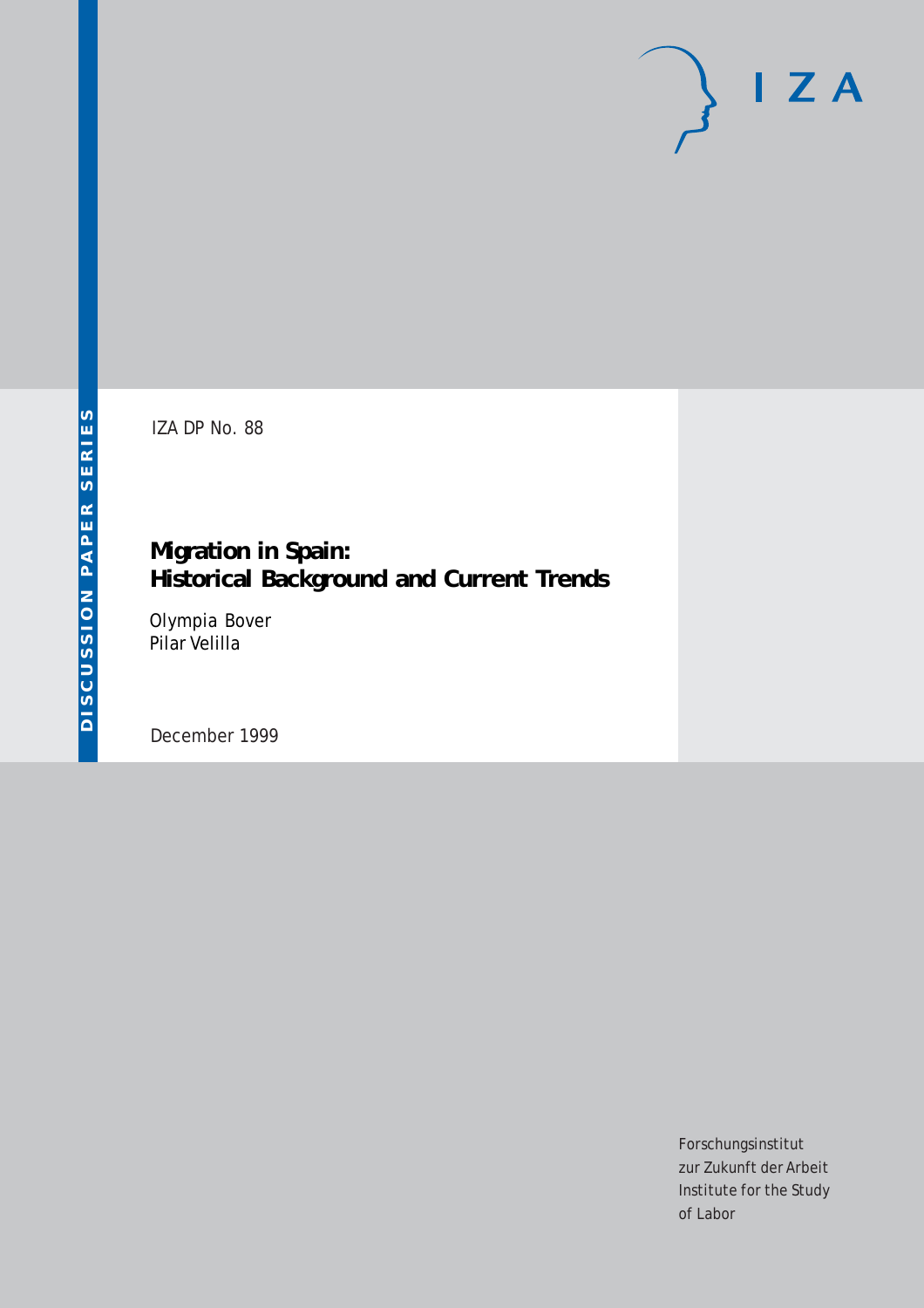# MIGRATION IN SPAIN: HISTORICAL **BACKGROUND AND CURRENT TRENDS**

# Olympia Bover

Banco de España

# **Pilar Velilla**

Banco de España

Discussion Paper No. 88 December 1999

IZA

P.O. Box 7240 D-53072 Bonn Germany

Tel.: +49-228-3894-0 Fax: +49-228-3894-210 Email: iza@iza.org

This Discussion Paper is issued within the framework of IZA's research area Mobility and Flexibility of Labor Markets. Any opinions expressed here are those of the author(s) and not those of the institute. Research disseminated by IZA may include views on policy, but the institute itself takes no institutional policy positions.

The Institute for the Study of Labor (IZA) in Bonn is a local and virtual international research center and a place of communication between science, politics and business. IZA is an independent, nonprofit limited liability company (Gesellschaft mit beschränkter Haftung) supported by the Deutsche Post AG. The center is associated with the University of Bonn and offers a stimulating research environment through its research networks, research support, and visitors and doctoral programs. IZA engages in (i) original and internationally competitive research in all fields of labor economics, (ii) development of policy concepts, and (iii) dissemination of research results and concepts to the interested public. The current research program deals with (1) mobility and flexibility of labor markets, (2) internationalization of labor markets and European integration, (3) the welfare state and labor markets, (4) labor markets in transition, (5) the future of work, (6) project evaluation and (7) general labor economics.

IZA Discussion Papers often represent preliminary work and are circulated to encourage discussion. Citation of such a paper should account for its provisional character.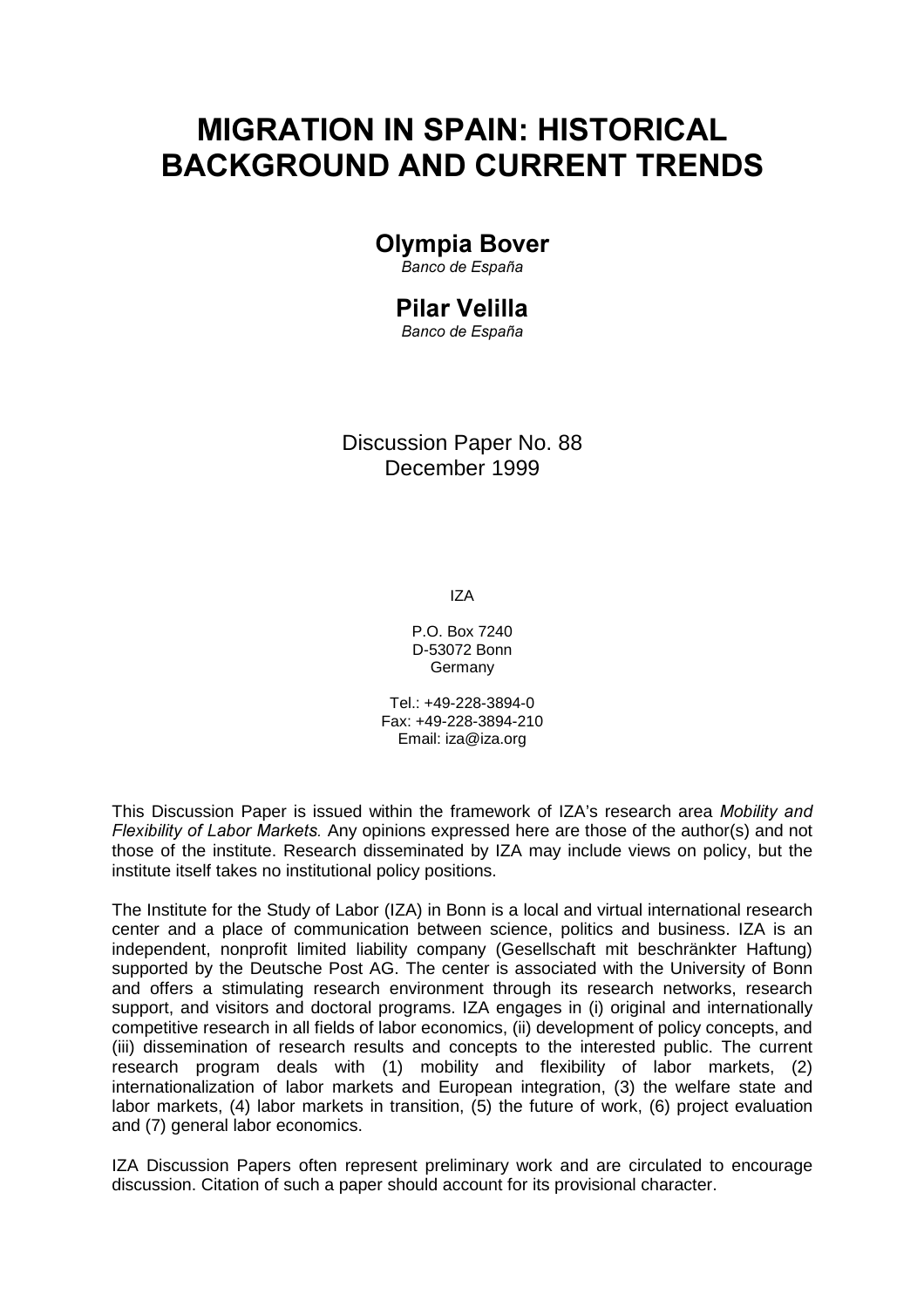IZA Discussion Paper No. 88 December 1999

# **ABSTRACT**

# MIGRATION IN SPAIN: HISTORICAL BACKGROUND **AND CURRENT TRENDS**

We review the different migration episodes in Spain since the beginning of the  $20<sup>th</sup>$  century, with special emphasis on the pieces of empirical work that have tried to identify the factors behind them. Migrations abroad for the 1900-1950 and 1950-1973 periods are considered. Foreign immigration is also discussed. Special attention is devoted to internal migration, both to inter-regional and intra-regional flows. Since the early 1980's net inter-regional flows have fallen and, following the expansion of the welfare state, the traditionally poor and high unemployment regions have become net immigration regions, while the reverse has happened with the better off ones. Intra-regional migration, which has not received much attention so far, is also analysed to understand its spectacular increase in all regions since 1982. This is associated to the increased employment opportunities in the services sector that has prompted moves (mainly within regions), mostly of skilled workers, towards larger towns where the new jobs are.

JEL Classification: J15, J61 Keywords: Migration, migration policy

Olympia Bover Banco de España Alcalá, 50 28014 Madrid España Email: BOVER@bde.es

 $\overline{\phantom{a}}$ 

<sup>\*</sup> This paper was first presented at the CEPR conference on European migration, Munich, 14-15 November 1997. We wish to thank Manuel Arellano for useful comments and Samuel Bentolila for providing us some of the data and for comments.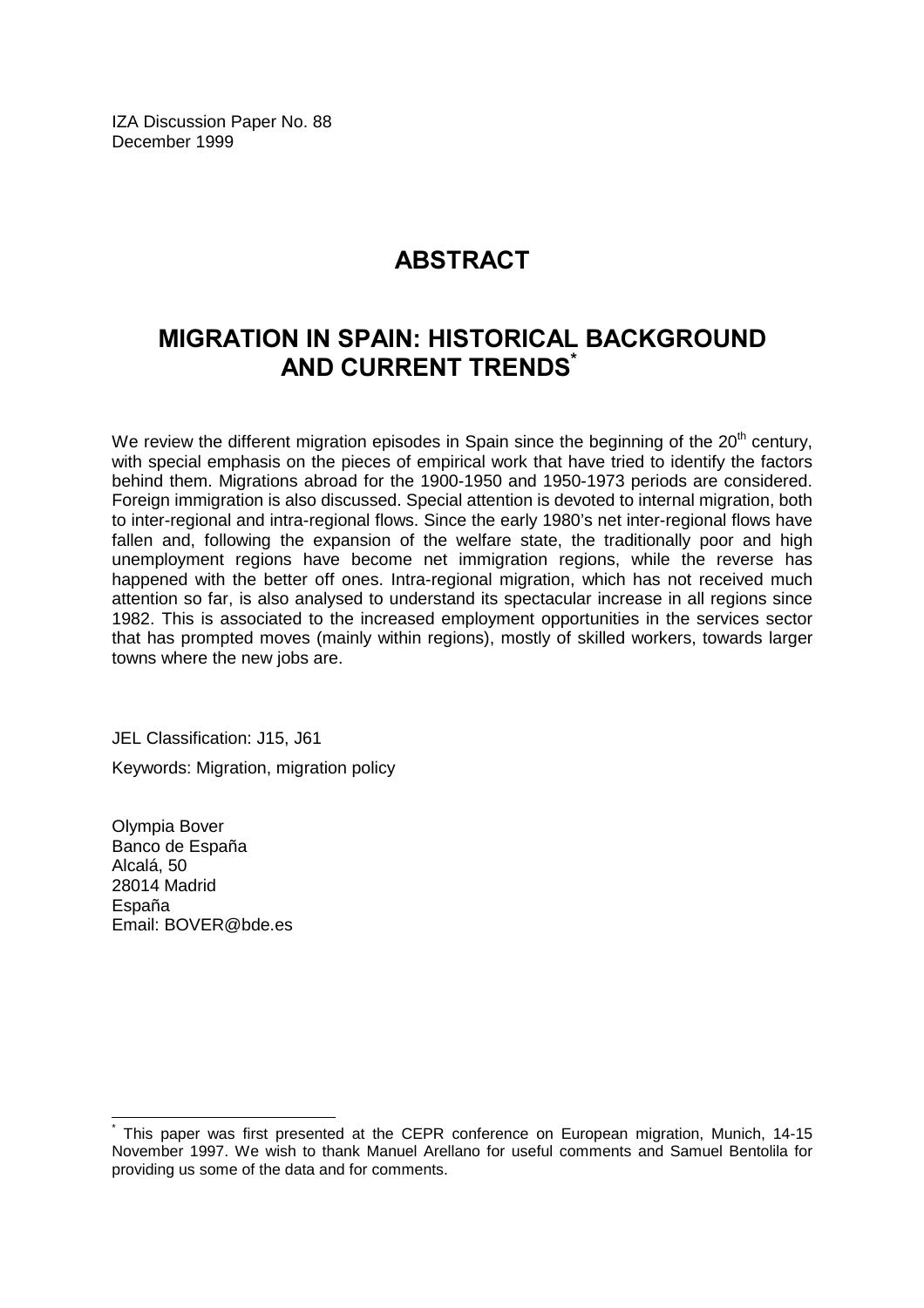#### I. **INTRODUCTION AND PRELIMINARIES**

### 1. Introduction

 Spaniards have historically moved in large numbers in response to economic incentives. At the beginning of the 20th century the outflow to South-America was massive and later, from the 1950's through the 1960's and 1970's, emigration to Europe was impressive. At the same time, during the 1960's and 1970's inter-regional mobility inside Spain was also substantial.

 However, since the mid-1980's we are witnessing in Spain what may seem a migration puzzle: despite persistent unemployment differentials, high unemployment regions are not any more net outmigration regions while rich and low unemployment ones are no longer net immigration regions. Since this is the currently important migration issue in Spain, in this Chapter more attention will be devoted to internal migration and its determinants. Nevertheless we also aim at describing the different migration episodes in recent Spanish history relying on the various pieces of empirical work that have tried to identify the economic factors behind them.

 In Section II we will examine migrations abroad, first for the 1900-1950 period and then for the 1950-1973 period. Spanish emigration at the beginning of the 20th century was very significant and headed basically to South-America. This mass migration was triggered by the crisis in the European agricultural sector but mainly by activity and growth in the destination countries. The First World War and the Spanish Civil War put on end to those flows. Over the 1960-73 period more than 100000 workers were emigrating per year to Germany, France, and Switzerland due to excess supply of labour in Spain, and the need for non-qualified workers in Europe. This outflow stopped with the 1973 crisis.

 In Section III we will study internal migrations, distinguishing between two different inter-regional migration periods: 1960-1982 and 1983 onwards. Inter-regional migrations during 1960-1973 were very intense given strong economic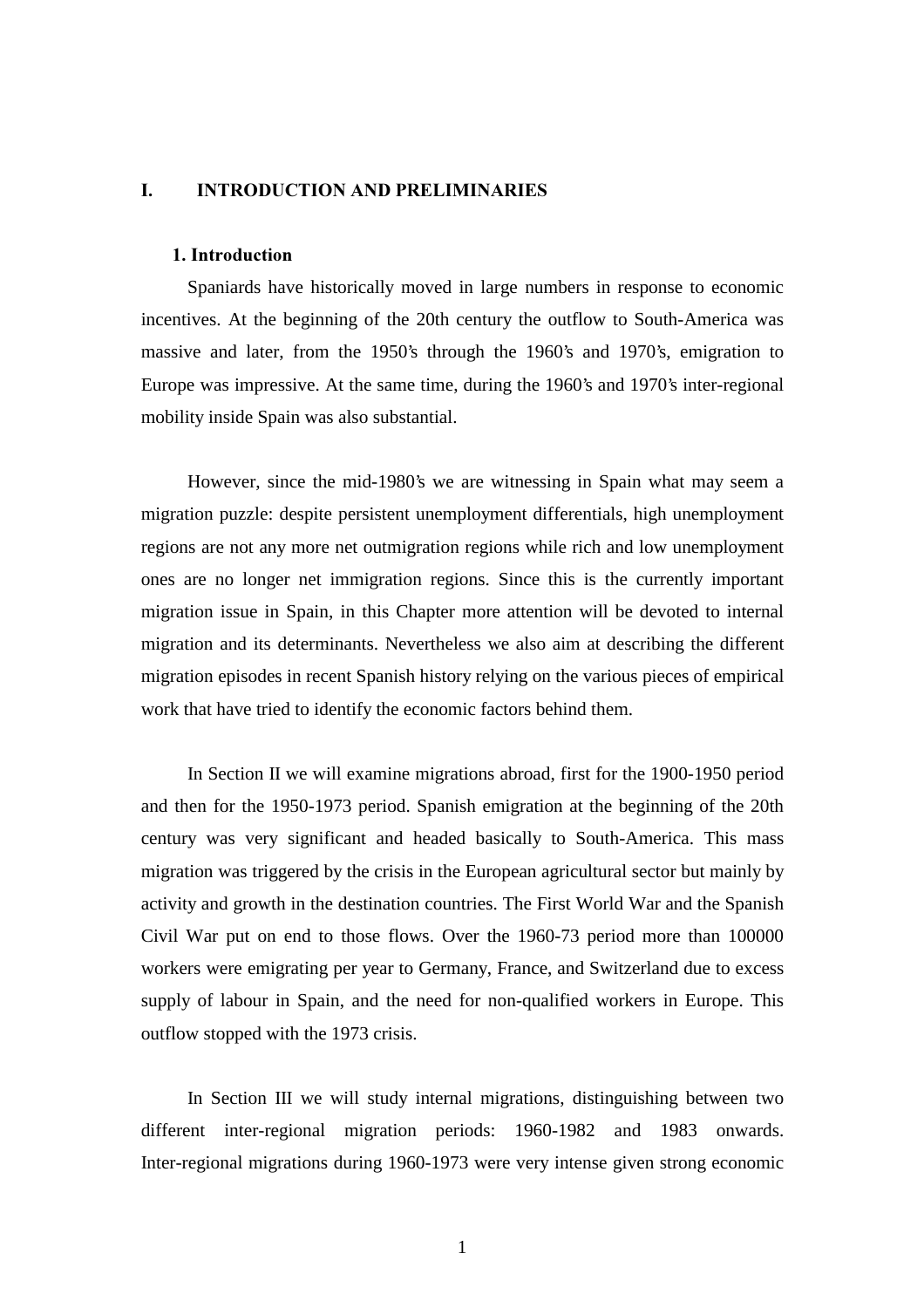growth with substantial regional imbalances at the time. People left rural and poor areas like Andalusia and Extremadura towards richer and more industrial zones like Madrid, Catalonia or the Basque Country.

 However, since the early 1980's and continuing during the early 1990's net inter-regional flows declined substantially despite the persistence of regional differentials and sustained high unemployment. High aggregate unemployment is precisely to blame for this drop in inter-regional migration according to Bentolila and Blanchard (1990), Bentolila and Dolado (1991) and Bentolila (1997). However, after 1982 and up to 1996, despite persistent high aggregate unemployment, gross interregional migration flows have increased to levels similar to the ones prevailing in 1960-1973, while net flows have dramatically fallen. Following the work of Antolin and Bover (1997) we present evidence supporting the idea that the profile of the migrant in the late 1980's and early 1990's has changed with respect to the 1960-1973 period. People who move between regions are educated people, moving in search of cheaper housing and better quality of life. High regional unemployment does not trigger any more migrations to more prosperous regions. Registered unemployed (probably reflecting unemployed receiving benefits) living in regions with high unemployment rarely change regions.

 In the second part of Section III we consider intra-regional migration, which has not received much attention so far, in spite of the fact that it has increased spectacularly since 1982 and represents 1.43% of the population in 1995. Remarkably, this unprecedented increase has taken place in all the Spanish regions. These are obviously short-distance moves but we believe to be interesting to study the forces that have driven such an increase. Results in this paper and in Bover and Arellano (1998) support the view that part of this increase in intra-regional migration responds to the increased employment opportunities in the services sector in all regions since the late 1970's, which has prompted (mainly within region) moves, mostly of skilled workers, towards larger towns where the new jobs are.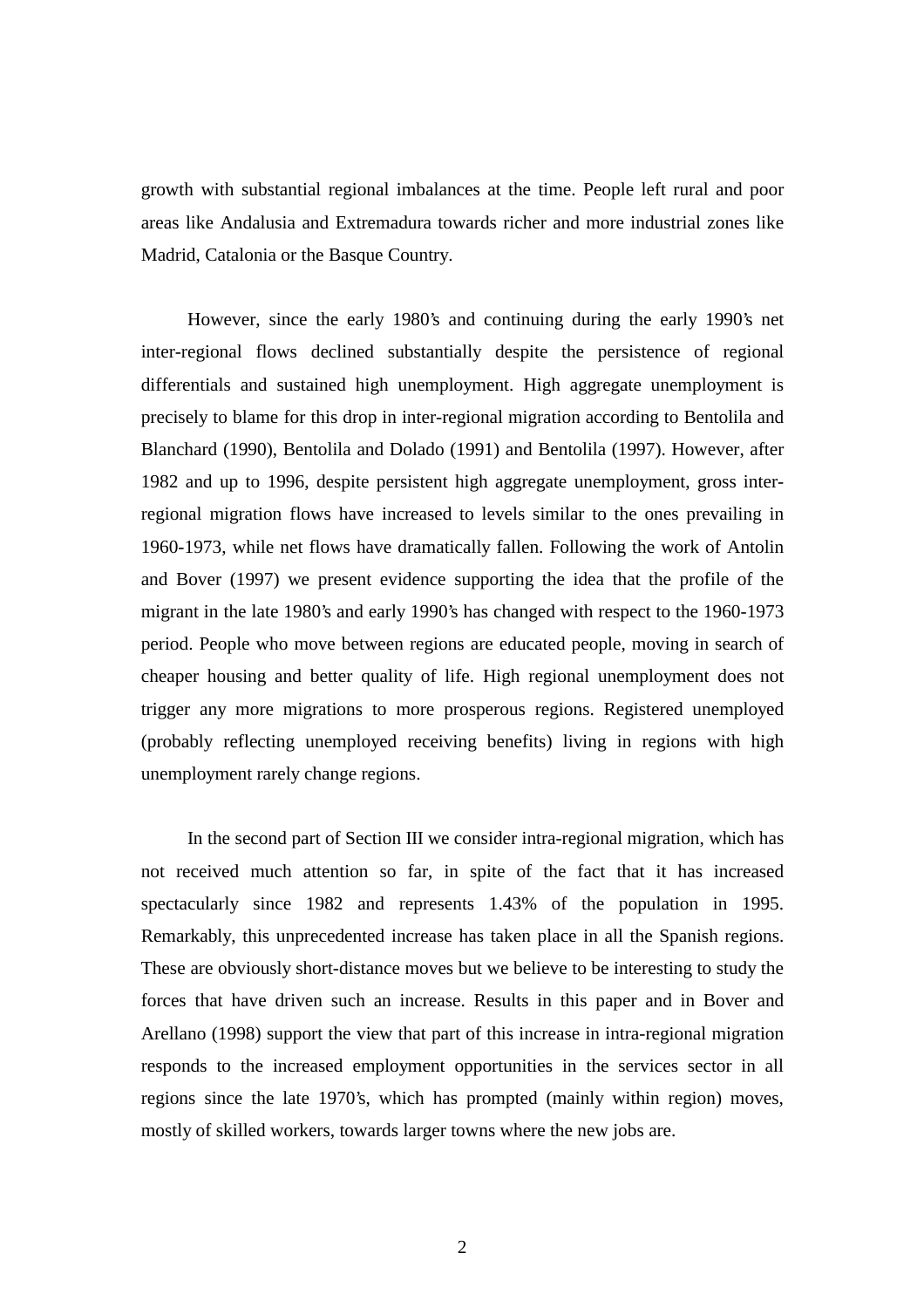Finally in Section IV we will briefly discuss foreign immigration. It is believed that for the first time in modern times, Spain is now a net immigration country. However foreign immigration is a very small proportion of the population, although it is growing rapidly, and overall, it does not seem to be a very important economic issue in Spain at the moment, in contrast to other countries. In this section we will describe the work by Dolado, Jimeno and Duce (1996) who study the impact on some labour market variables of the lifting of some restrictions on immigration policy in 1991.

 Before turning to the main body of the paper we would like to briefly describe which are the data at our disposal to study migration issues in Spain.

### 2. Spanish Data sources on migrants

 The official data for Spanish emigration abroad is widely agreed to underepresent the level of migration, but more dramatically so for the most recent period. Until 1971 an emigrant (or immigrant) was defined as a passenger travelling third class from (or to) a Spanish port. From 1972, only emigrants "assisted" by the "Instituto Español de Emigración" (IEE) (or estimated to be an immigrant by the IEE) were counted as emigrants (or immigrants). For the period 1882-1930 Sanchez Alonso (1995) constructs a new time series using data on destination countries and concludes that although in the official data the migration level is clearly underestimated, they capture correctly the fluctuations and trends. Again, for the migrations to Europe during 1950-1973, official data appear to capture fluctuations adequately when compared to data on Spanish immigrants from France and Germany.

 Since the early 1980's there is a much more precise information on foreign immigrants to Spain through the Residential Variation Data ("Estadística de Variaciones Residenciales") which has traditionally registered new arrivals (and departures) at the municipality level. For the earlier period there is far apart Census information and information on foreign residents from the Ministry of the Interior.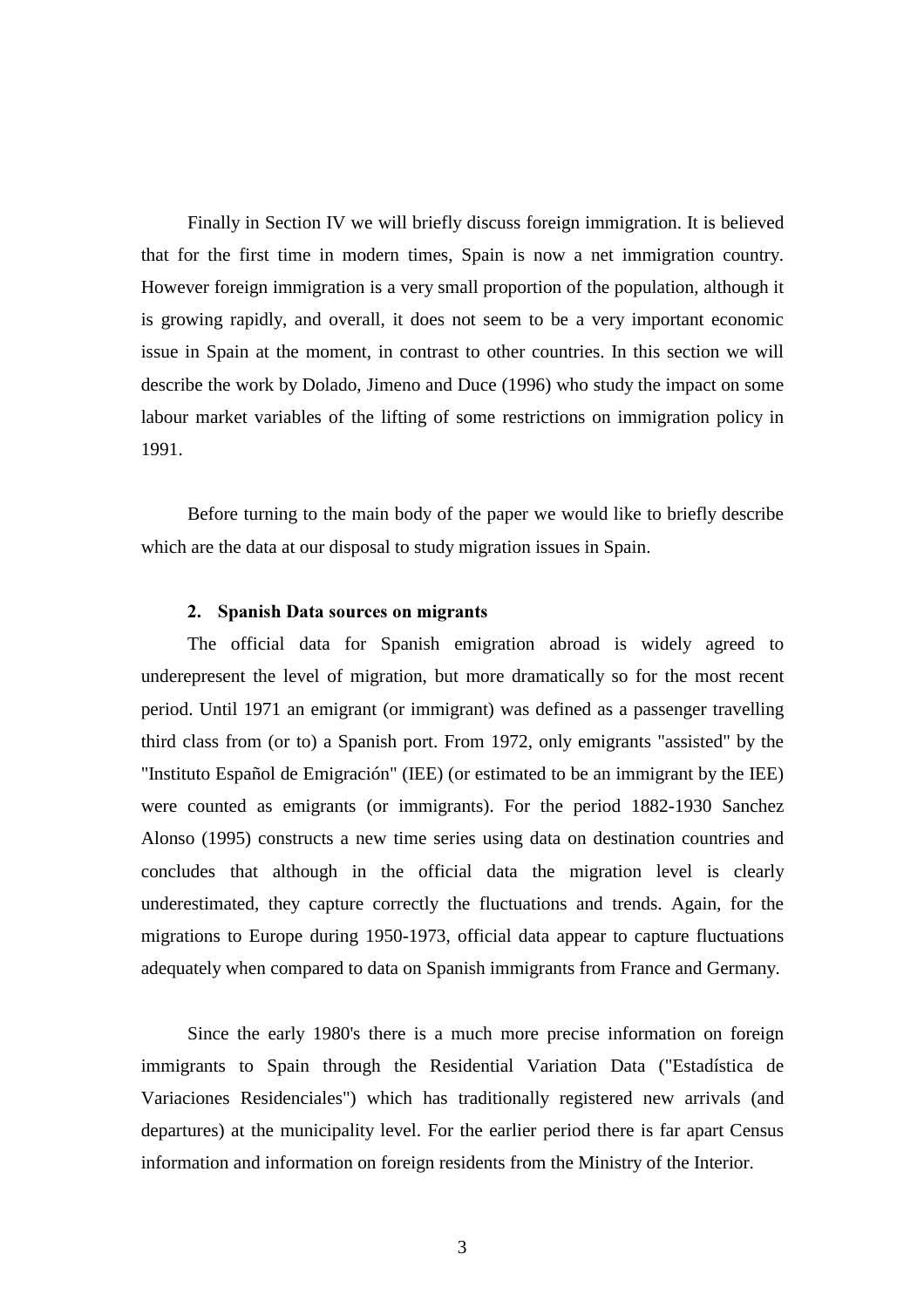To study internal migrations in Spain there are two main data sources, aside from Census data. The first one is the Residential Variation Data we mentioned above. Its drawback is the very scarce information on the characteristics of the migrants. On the other hand it is the only source on migration flows inside Spain since the 1960's and has therefore being the main source for work on aggregate internal migration. It should be noted that around the years when the municipal census is renewed, migrations drop artificially because during the months the renovation takes place, migrants are considered as new registers to the census and not as immigrants<sup>1</sup>. In this paper we have interpolated the values for those years when referring to series from this source. The second source is the Migration Survey, included in the second quarters of the Labour Force Survey, which takes as migrants those persons whose municipality of residence is different from the one a year before. This information is very rich in individual characteristics but is available only since 1987, the year in which a general break in the Labour Force Survey methodology took place. Due to the short time span together with the small number of migrants and the sample size, the Migration Survey may be subject to sampling errors for certain purposes. From 1980 to 1986 the Internal Migrations Survey was conducted, also as part of the Labour Force Survey. In contrast to the new Migration Survey which takes place only every second quarter, this would take place every quarter.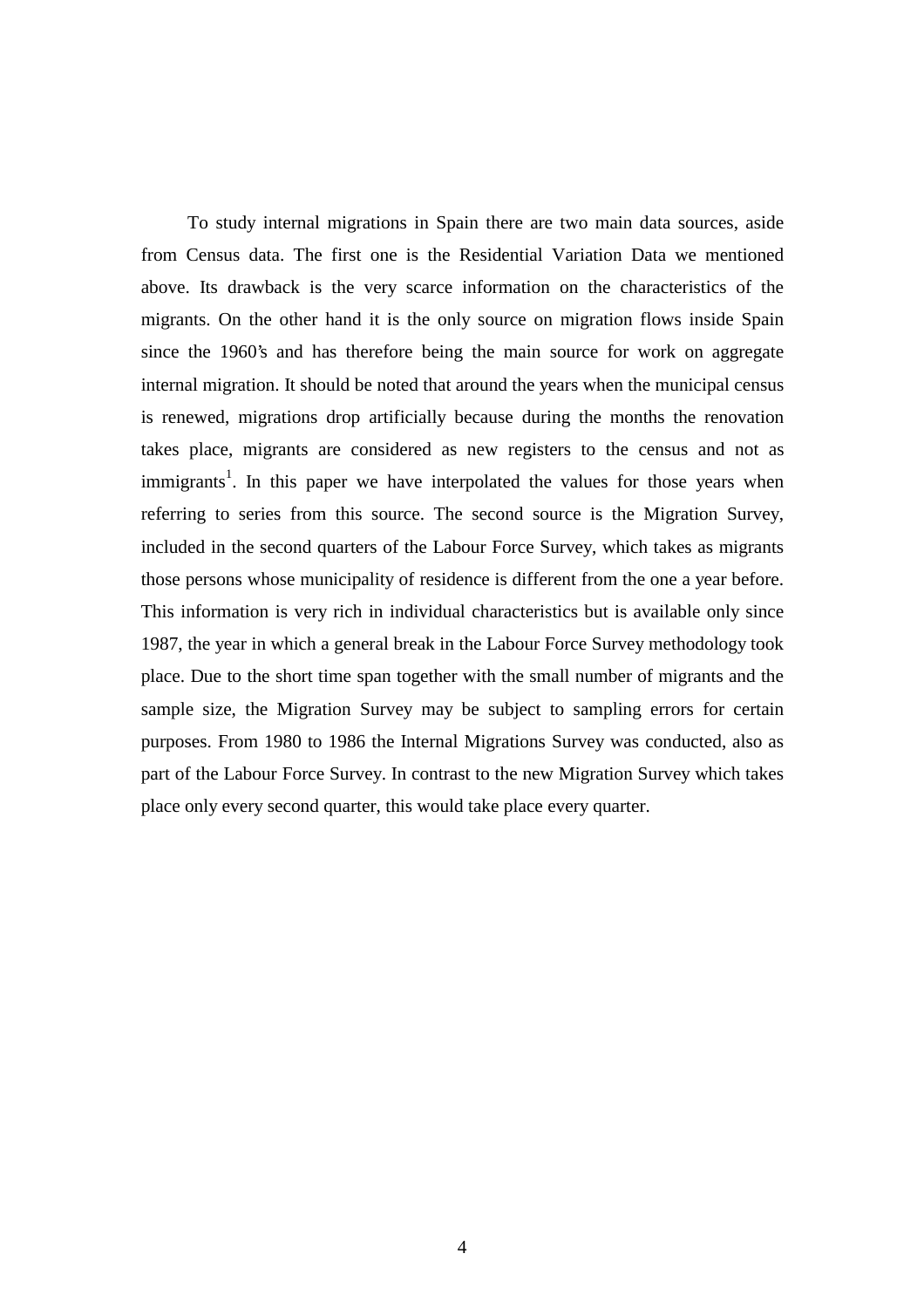#### $II.$ MASS MIGRATIONS ABROAD (1900-1973)

### 1. The South-American experience and its decline (1900-1950)

 After having pioneered mass migration to America in the sixteenth century, Spain was, together with Italy and Portugal, a late comer to the European mass migrations of the last part of the 19th century. However, when Spanish emigration started at the beginning of the 20th century (see Figure 1) it grew distinctively more than in the rest of the latin countries. Between 1900 and 1913, the rate of growth of Spanish emigration was almost 12%, compared to 4.7% for Italy and 9.9% for Portugal (see Sanchez Alonso, 1995). The chosen destinations were overwhelmingly South-American countries (Argentina, Brasil, Cuba and Uruguay particularly) and also North Africa (Argelia). Note however that, in common with other latin countries, return migration was significant (see Figure 1) and higher than for previous mass migrations from northern Europe (see Hatton and Williamson, 1994).

 Among the factors that may explain this important emigration in the early 1900, it has often been cited how the arrival of agricultural products (cereals particularly) from America triggered a crisis in the European agricultural sector, which was unable to compete. This crisis had significant effects on the rural population, inducing it to migrate. Like in most European countries, tariff barriers were introduced. Additionally, a depreciated rate exchange rate played an extra protectionist role in Spain (see Sanchez Alonso, 1995). This double protection kept people attached to their land for a while, through an artificially sustained agriculture. Therefore, when the peseta started appreciating in 1903-04 the increase in migration was spectacular. However, even more important than the internal push factors was economic activity and growth in the destination countries. As an example, in her econometric work Sanchez Alonso (1995) shows how the building sector in Argentina, with a high demand of non-qualified workers, is the most influential factor in Spanish migration during the period 1882-1913, together with fluctuations in Argentina's GDP. On the basis of their econometric evidence, Hatton and Williamson (1994) emphasize the widening of the wage gap between Spain and the destination countries, and, more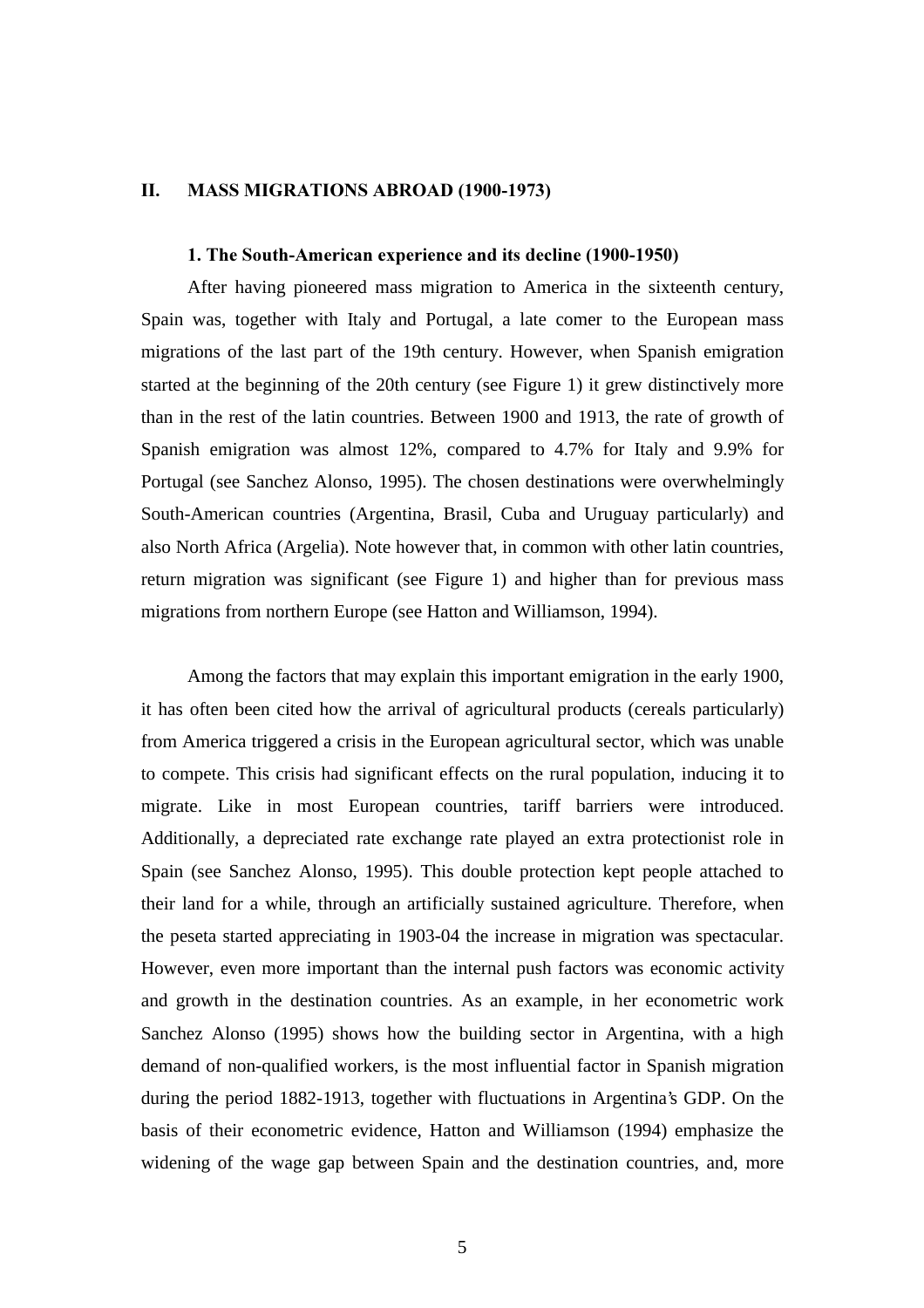generally, the much more pronounced economic failure at home relative to other countries, as the main force driving the rise in Spanish emigration at the time. They note that, in contrast with other latin countries, the increase in emigration did not follow from an increase in the proportion of the population in prime emigration age group which, on the contrary, experienced a fall in Spain. At the time, migration legislation in Spain was basically of a protective nature towards the emigrants (both the 1853 Order and the 1907  $Law)^2$ .

 However, migrants in the early 20th century in Spain came from a reduced number of regions (namely Galicia, Asturias, and the Canary Islands) and hence, to complete the aggregate factors at play, attention should be paid to regional differences as well. Sanchez Alonso (1995) in a cross-section analysis for 49 Spanish provinces in 1911-13 stresses some factors that would explain why some regions stayed out of that migration process. From her results migration would be undertaken in regions where the land surface per agricultural worker was small and also where the increase in literacy allowed access to information. Agricultural wages played a double role. On the one hand, high wage levels in the preceding years induced migration by allowing people to afford the cost of migrating, while wage increases had the expected negative effect on migration. Finally, differences in urbanization across provinces also played a role. Developed cities in some provinces stood as an alternative to migration abroad.

 The First World War brought to a halt migration towards those that had been so far the traditional destinations. However important flows of migrants headed towards France which was very much in need of workers given the war. These migrations declined in the second part of the 1920's due to economic recession in France. On the other hand at that time we should mention that there was an increase in internal migrations given Spain's role as an international supplier of various goods during the war period. Eventually, while for the period 1901-1910 61% of migrants went abroad, for 1921 to 1930, only 6% did so.

The Spanish Civil War was the last blow to migration outwards. However,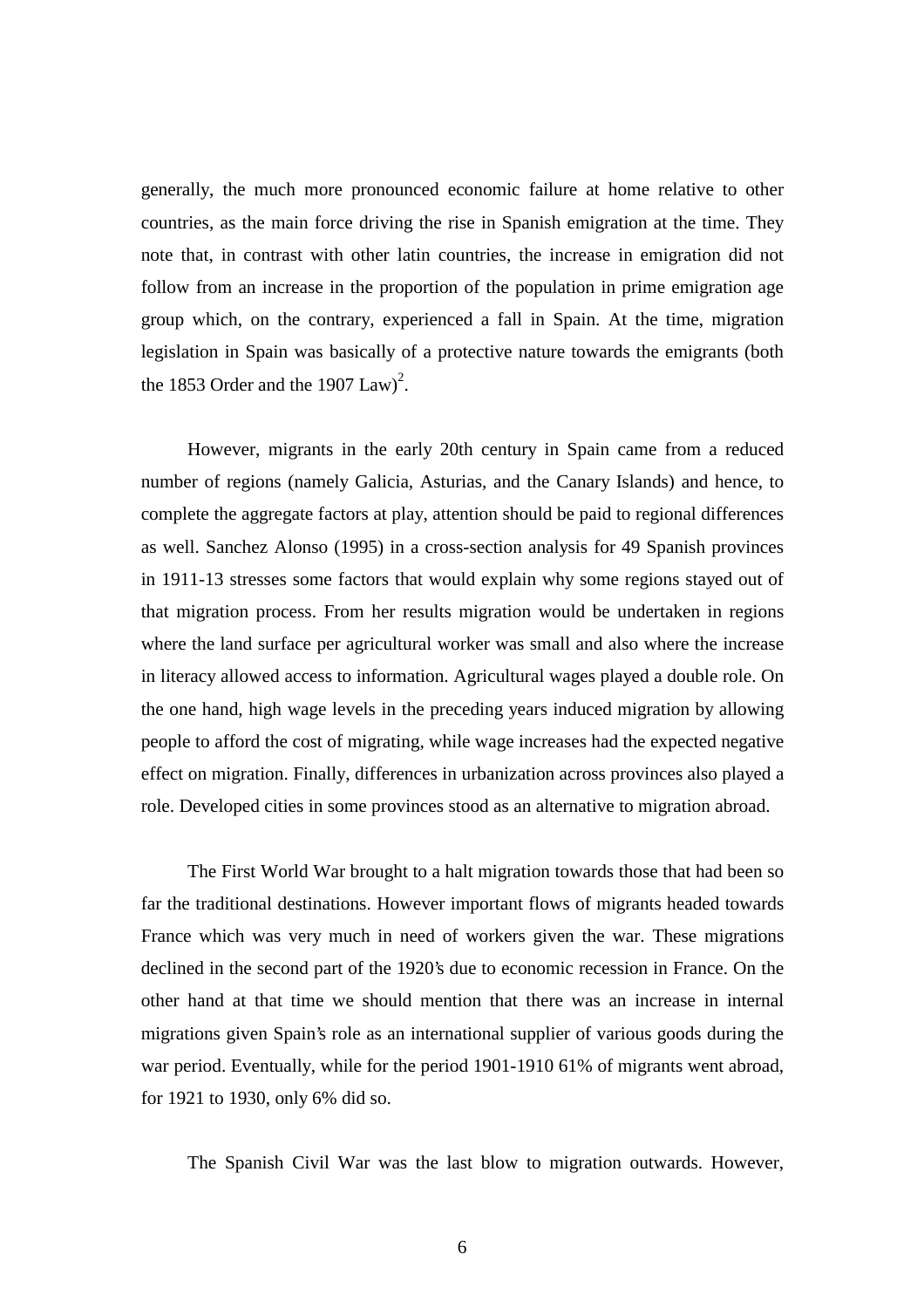although migrations for economic reasons diminished, migrations for political reasons were notorious. In Spain, the Civil War induced a revival of rural activity, with the number of people working in agriculture increasing between 1930 and 1940. However this meant a surplus of badly paid people in agriculture which would lead eventually to a massive exodus from the rural areas during the 1940's and continuing through the 1950's and 1960's.

### 2. The European experience (1950-1973)

 The flow of workers from agriculture to manufacturing intensified due to the growing importance of the manufacturing sector and to the increase in agricultural mechanisation. It was a period of very high migration both abroad and inside Spain. During the 1950's alone a million workers left agriculture (seventeen times more than during the previous decade).

 Migrants to other countries started heading to South-America again but restrictive immigration policies against non-qualified workers stopped migration to those countries in the second part of the 1940's. France, short of workers after the European and the Argelian wars attracted Spanish emigrants, together with Germany and Switzerland, over the 1960's and early 1970's. Over that period it is estimated that more than 100000 workers per year were emigrating to France, Germany and Switzerland. On average, from 1962 to 1970, around 42% of Spanish migrants to Europe were heading to Germany, 23% to France, and 28% to Switzerland. In Spain these migrations were particularly welcomed as a source of finance for imports. Transfers from migrants abroad covered between 17 and 30% of the trade deficit over 1960-1973 (see Rodenas, 1994b). In 1956 the Spanish Migration Institute was created and it acted as the basic instrument of employment policy at the time. All along, the period, as we can see in Figure 1, return migration was significant. An indication of the "temporary" nature of migrations abroad could be the very high proportion of males, around 80%, both during this period to Europe and to America at the beginning of the century<sup>3</sup>.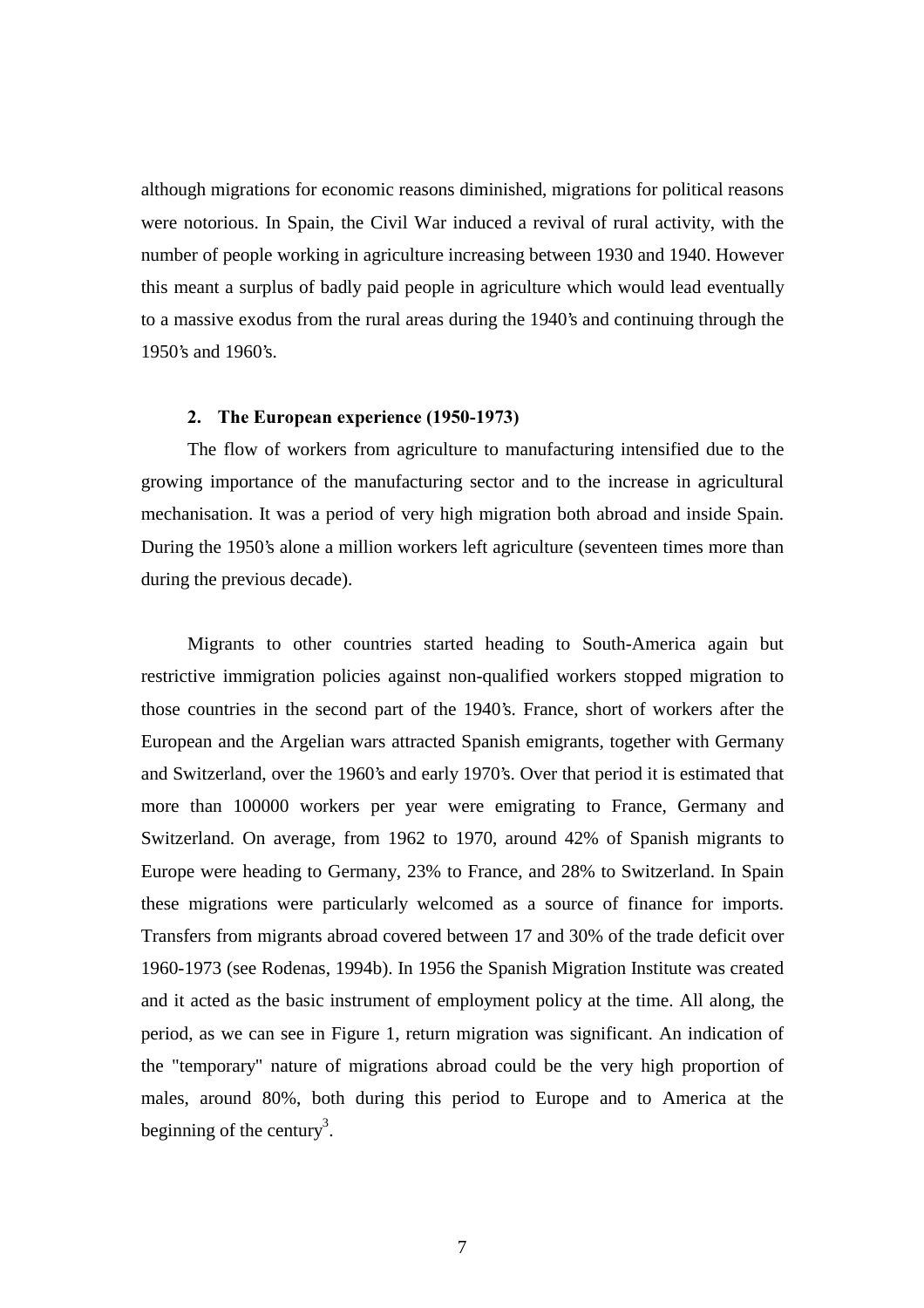The sharp drop in the migration series in 1967 corresponds to the German economic recession of 1967-68. But this was short-lived and emigration to Europe picked up again. However, from 1973 emigration abroad ceased to be a significant phenomenon. Indeed the 1973 crisis hit the destination countries as well. Furthermore, technological progress reduced their need for manual workers. Finally, the economic gap between Spain and Europe would diminish over the 1970's and 1980's. Antolin (1992) using French and German data on Spanish immigrants for the years 1960 to 1988 shows how migration over this period responded as expected to differentials (between Spain and Germany and France) in income, wages, housing costs and unemployment, as well as to unemployment rate in the destination countries.

 Migration abroad was a much more relevant phenomenon in certain regions (see Figure 2). In Galicia, per capita emigration was double than in any of the also poor and heavily migrant regions (eg. Andalusia and Extremadura).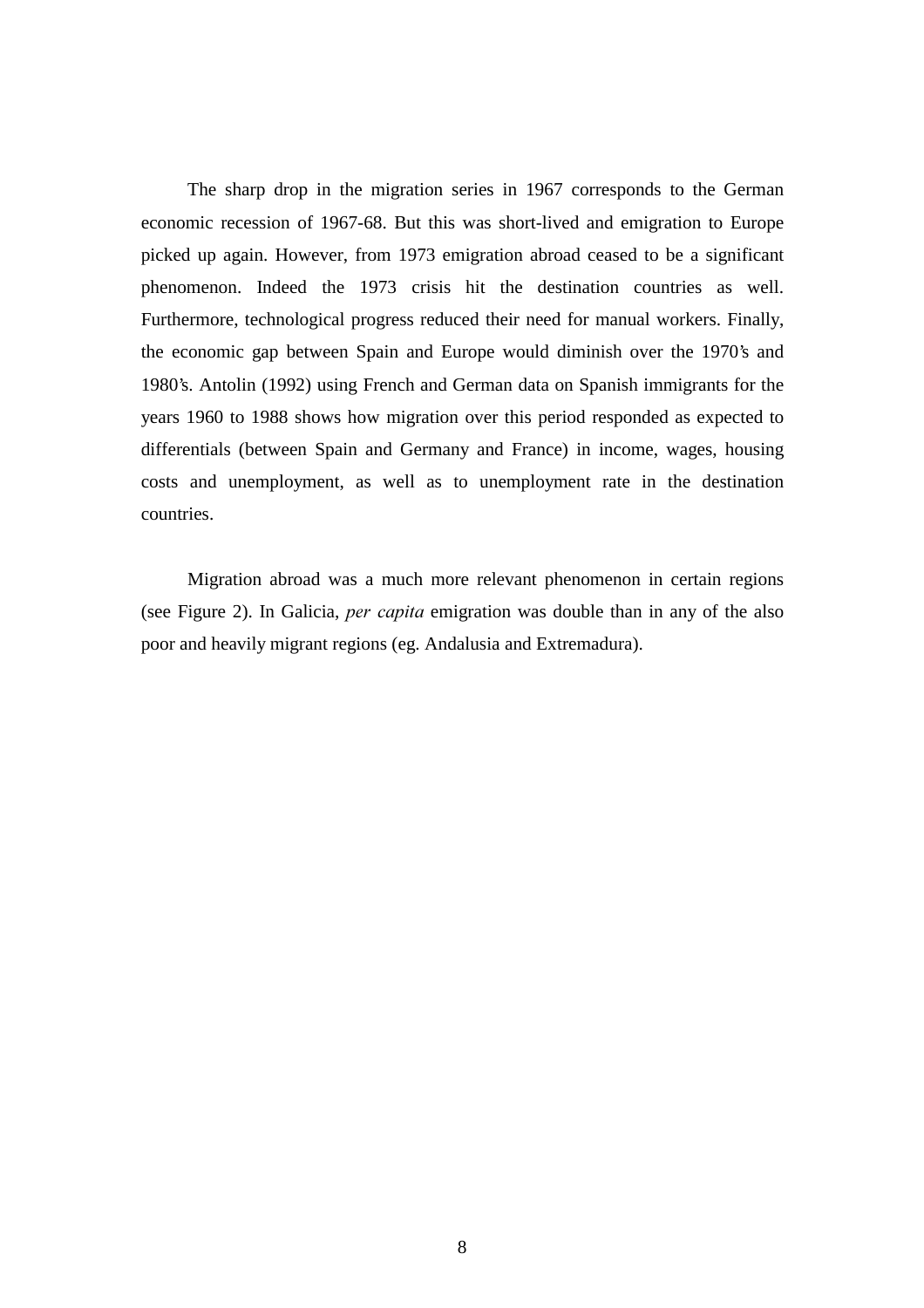#### III. **INTERNAL MIGRATIONS**

### 1. Inter-regional migrations 1960-1982

 The period 1960-1973 is seen as a very intensive period for internal migration as well as for emigration abroad. It was a period of strong economic growth but with very substantial regional differentials. People left rural and poor areas towards the richer industrial towns. As we can see in Figure 6, Andalusia, NewCastile-La Mancha, Old Castile-Leon and Extremadura were net emigration regions, while Catalonia, Madrid and the Basque Country<sup>4</sup> were net immigration ones (see Table 1 for regional unemployment rates).

 Santillana (1981) analyses the economic determinants of migrations between Spanish provinces<sup>5</sup> for different years during the 1960-70 period. In particular, his dependent variable is defined as the number of migrants from province i to province j and the explanatory variables capture characteristics of both the origin and the destination provinces. The estimated effects of these explanatory variables go in the expected direction. The stock of previous migrants and distance to destination confirm the importance of social interactions and uncertainty in the decision of migrating. Importantly, people respond by migrating to wage and employment opportunities, measured by income, size of the labour market and employment. Along the same lines, Rodenas (1994a) studies the determinants of region to region migration for 1973 and her results confirm the relevance of distance and previous migration stock and the expected effect of wage and employment differentials on migration.

 During the late 1970's and early 1980's there was a considerable decline in inter-regional migration in Spain (see Figure 3). From the 0.62% average during the 1962-73 period, with a 0.91% peak in 1964, it declined to its through in 1982, 0.32%. This decline cannot be justified in terms of reductions in differentials across regions. Although wage differentials have declined (see Bentolila and Dolado, 1992), the absolute differences in unemployment rates across regions have greatly increased over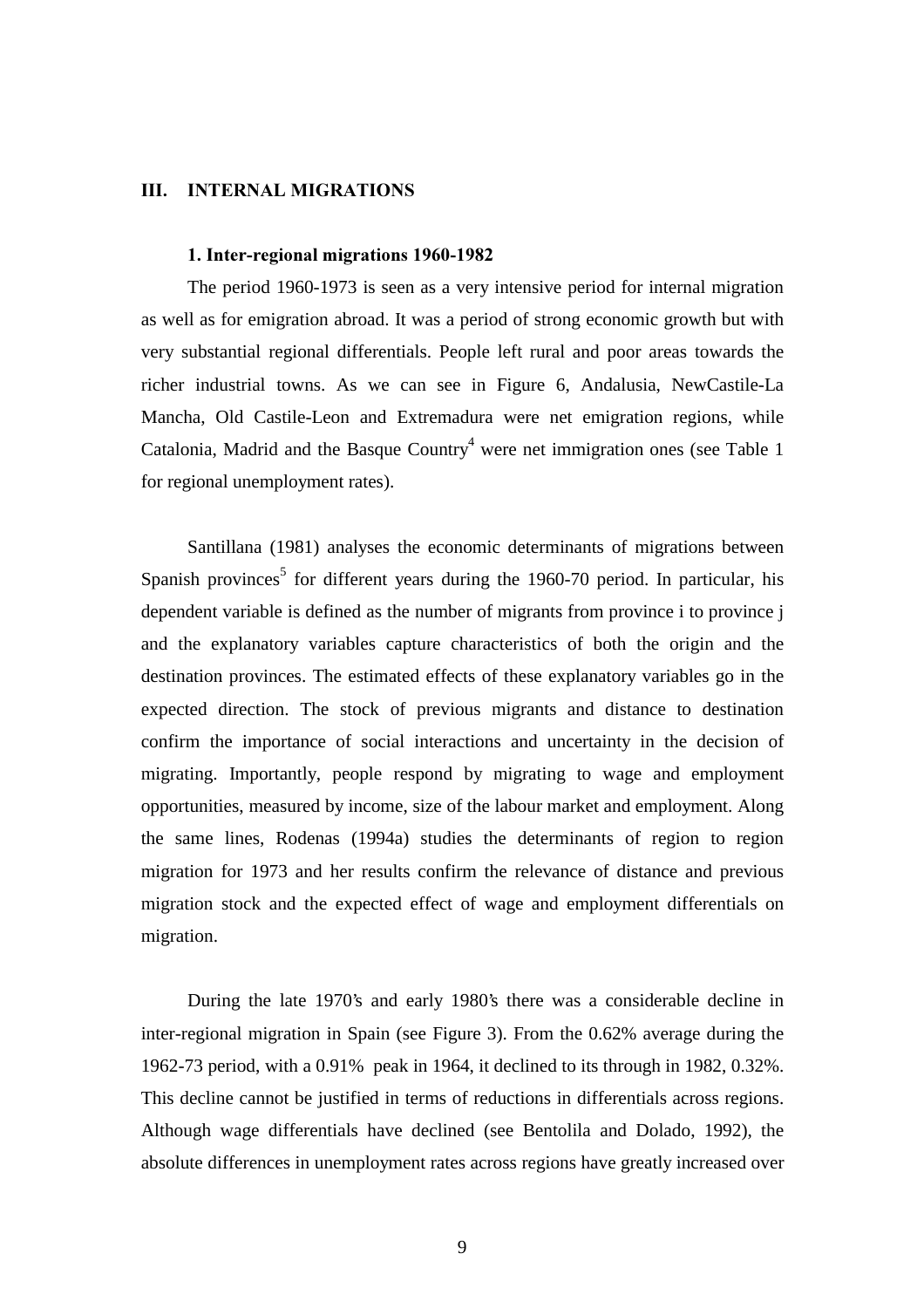the period, as reported by Bentolila and Dolado (1992). Bentolila and Blanchard (1990) argued that it is the rise in overall unemployment that has been responsible for inhibiting labour mobility in Spain<sup>6</sup>. On this basis, Bentolila and Dolado (1991) estimated an econometric model of inter-regional migration using data from 1964 to 1986. They chose net migration as their explanatory variable because they consider net and gross flows to be very similar over that period. In order to capture the effect of the overall unemployment rate, they allow for their regression coefficient to depend inversely on the level of the unemployment rate. They find that net inter-regional migration responds to unemployment and wage differentials but with long lags and low elasticities. In particular, their estimate of the unemployment differential elasticity depends inversely on the aggregate unemployment rate, both in the short and in the long run.

### 2. Inter-regional migration 1983-1995

 Since 1982, after the prolonged fall of the earlier years and despite consistently high aggregate unemployment rates, gross inter-regional migrations started to increase. In fact, for 1995 the gross inter-regional per capita migration rate is at 0.62% as high as the 1962-73 average (see Figure 3). However, as Bentolila (1997) reports, absolute net migration<sup>7</sup> has fallen by 90% from 1962-64 to 1990-94. Additionally, in contrast to the pattern in the previous two decades, following the expansion of the welfare state, the traditionally poor and high unemployment regions (Andalusia and Extremadura) have become net immigration regions, while the better-off ones (like Madrid and Catalonia) have become net outmigration regions. Furthermore, for the period 1987-91, only 31.2% of the unemployed would accept a job implying a change of residence<sup>8</sup>. In this section, following the work of Antolin and Bover (1997) we will explain which have been the factors behind the migration decision in the late eighties and early nineties in Spain, what is it that has made people stay in or move from regions in Spain. Indeed, since the early 1980's and compared with the 1960-73 period it is not so much the number of inter-regional migrants that has changed but their profile.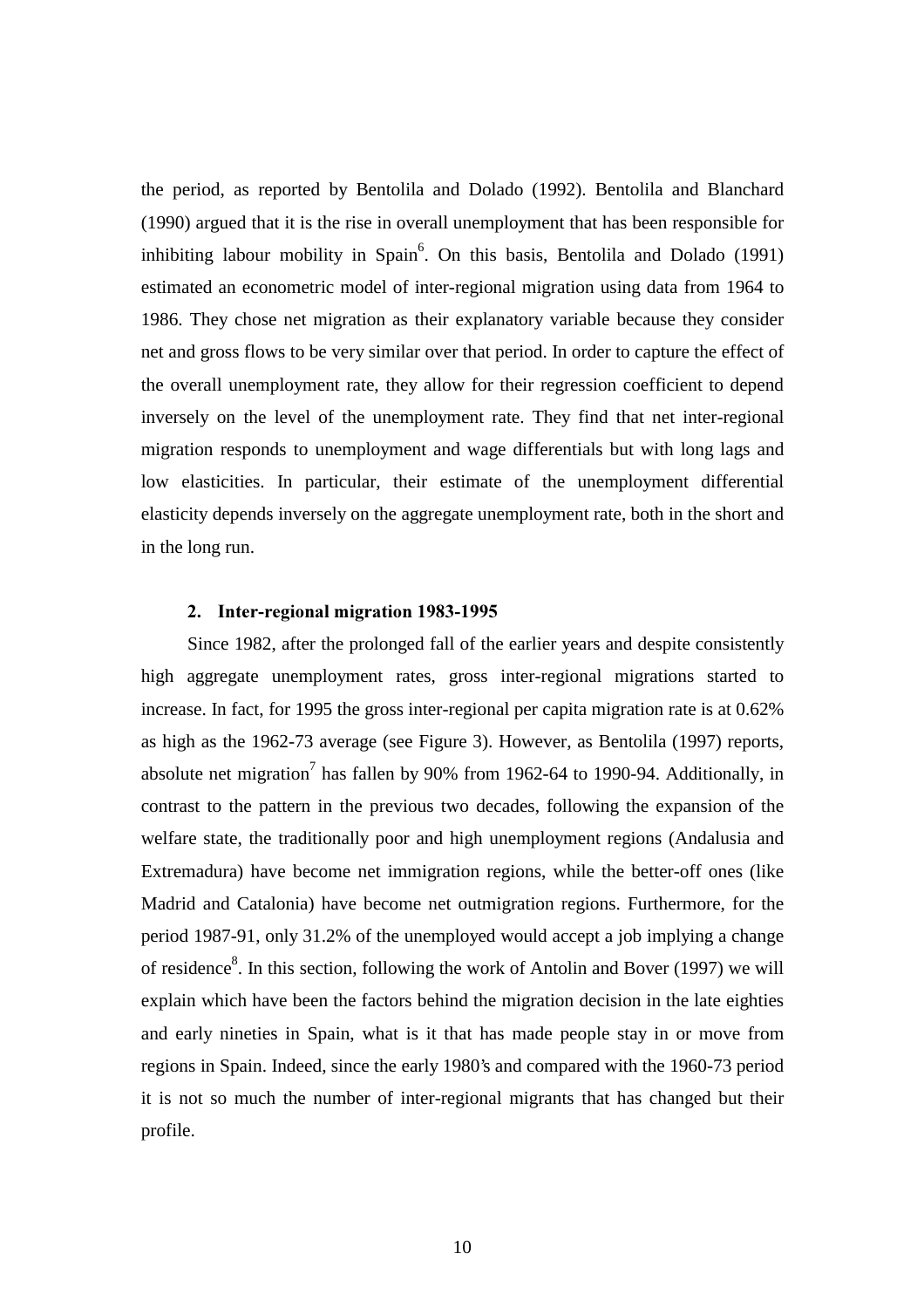In Antolin and Bover (1997) the focus is on identifying which regional economic factors influence male migration decisions, taking into account personal characteristics. Individual data from the Labour Force Survey are used, pooling crosssections from 1987 to 1991. The sample includes men, aged 16 to 70, who are in the labour force both at the time of the survey and a year before. Women were excluded because their migration behaviour could be quite different from that of men and, in particular, they are more likely to move for family reasons. In that paper only push factors from the origin region (and differentials with respect to the national average) were considered due to the small number of inter-regional migrants in the sample. The proportion of migrants is 0.295 percent (664 out of 224,714 individuals). This is a very small probability. With the Residential Variation Data the probability for the whole population is 0.58 percent. One possible reason for the discrepancy is that the Labour Force Survey compares the place of residence with the one a year before and therefore it may miss other moves within the year. However, Pissarides and Wadsworth (1989) have a 1.2% of migrants using a single cross-section of the British Labour Force Survey.

 One contribution of Antolin and Bover (1997) is the emphasis on the importance of interactions between individual characteristics and regional variables. Personal characteristics not only have an important direct effect on migration but also alter the effect of regional economic variables on migration. Many migration studies report a lack of significance of area economic variables, in particular unemployment, in explaining migration (Hughes and McCormick, 1989; Pissarides and Wadsworth, 1989; Grenwood, 1975, 1985). Da Vanzo (1978) finds, for the US, that unemployment is relevant only for unemployed persons. For Spain it turned out to be very important to distinguish between persons that are registered as unemployed at the Official Employment Office (INEM) and the unregistered unemployed.

 We reproduce in Table 2 the final estimated inter-regional migration equation from Antolin and Bover (1997) and the predicted probabilities in Table 3. Only nonregistered unemployed respond to their own unemployment. Without distinguishing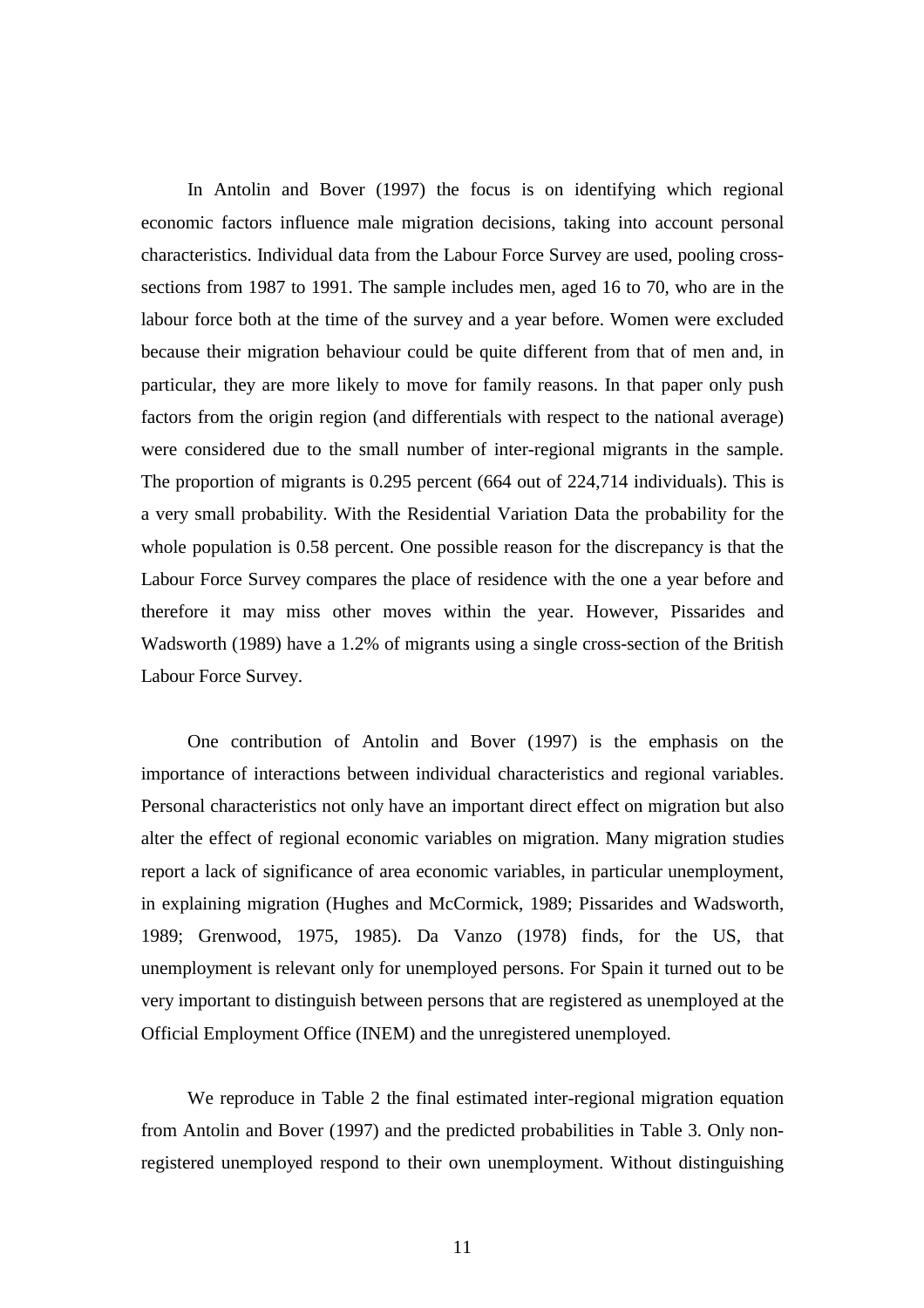by the registration variable, being unemployed did not appear to be significant for the migration decision. Employed people have a higher probability of migrating than the registered unemployed but lower than the unregistered unemployed. Among the employed most move probably with jobs (on that point see also Gil and Jimeno, 1993). That would explain the much higher probability of public sector employees.

 One reason by which registered people tend to migrate less is because of unemployment benefits since registration is a necessary condition for receiving benefits and the official register is not seen to perform well as an employment agency. Furthermore, registration is also found to alter the effect of regional unemployment<sup>9</sup>. Higher than average unemployment in the individual's region will only have a positive effect on the probability of migration if the person is a non-registered unemployed but will have an important negative effect if the person is registered. Some estimates in Antolin and Bover (1993) suggest different impacts on the same lines for the national unemployment rate, a negative effect for registered unemployed, a barely significant positive effect for unregistered unemployed, and no effect for the employed.

 Some of the other personal characteristics have effects on migration that are worth mentioning. Being single and not head of household reduces significantly the probability of migration, which reflects the strong family bonds in Spain. On the contrary, higher education not only increases directly the probability of migrating but individuals with higher education tend to be sensitive to their region's unemployment. The positive effect of education on migration is important and it is an indication of the different profile of migrants as compared to the 1960-73 period.

 House prices are among the most important items in the cost-of-living calculations when migration is envisaged. Furthermore, substantial increases took place in the second half of the 1980's in some of the Spanish regions. In Antolin and Bover (1997), given that owner occupied housing involves an investment decision, an asymmetric effect of house price differentials was allowed for  $10<sup>10</sup>$ . The results show that people who would normally migrate are more likely to do so if they live in a region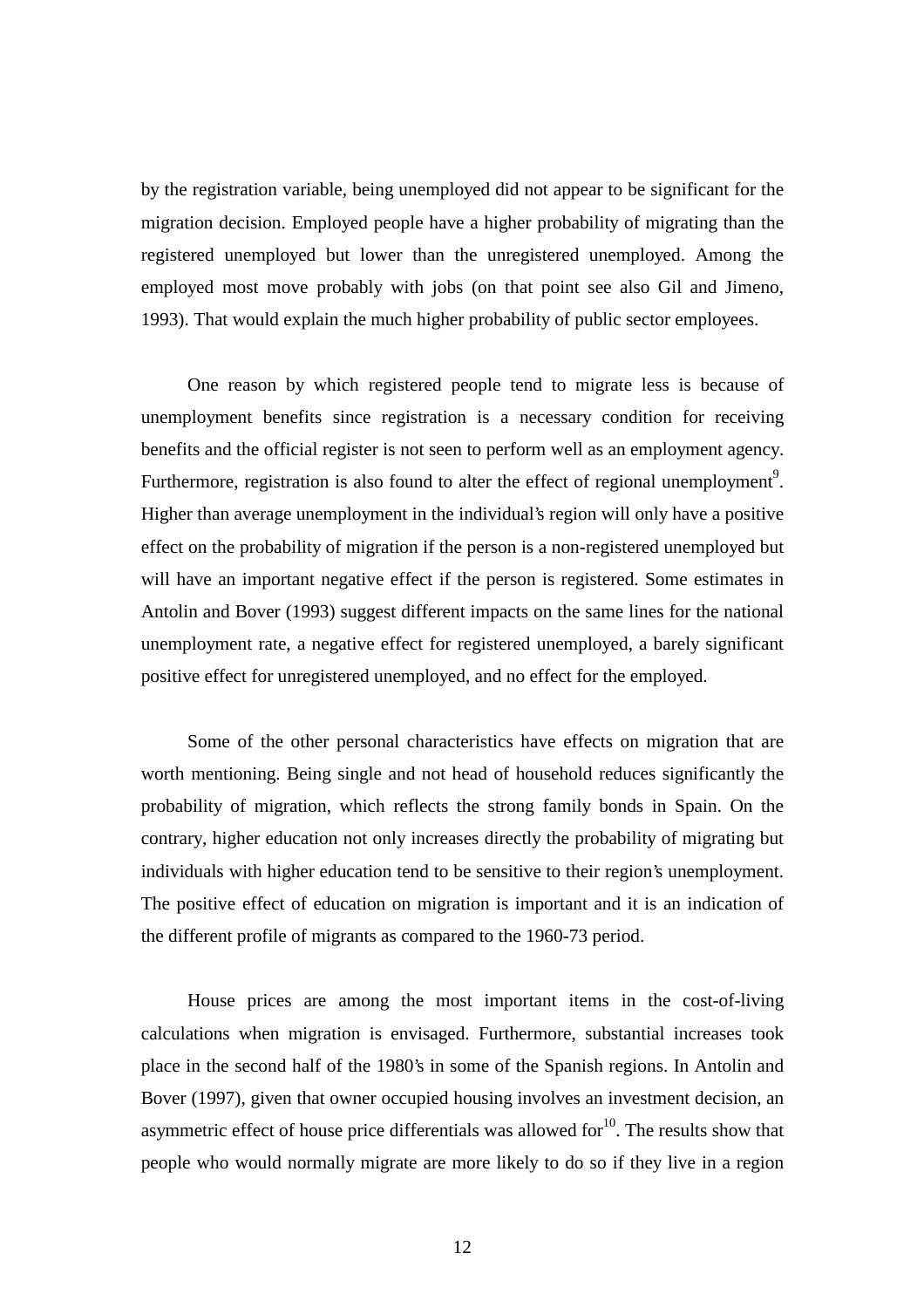with above average house prices. This ties up with the effect of real wage differentials. Real wage differentials show the opposite sign to what one would expect if wage differentials were to correct regional disequilibria by encouraging migration from low wage regions<sup>11</sup>. An appealing explanation is the quality-of-life motive: people leaving high wage regions because of an increased demand for a better quality of life, once a certain income threshold is reached (Greenwood, 1985).

 The conclusion in that work is that reasons that make people migrate to another region in Spain in the 1980's and early 1990's are probably different from the reasons that made people move in the 1960's and 1970's. People that move now between regions are people with higher education and they seem to do so in search of cheaper housing, better quality of life and perhaps professional promotion<sup>12</sup>. High regional unemployment or own unemployment do not trigger substantial migration from people in poor regions. Unemployment will only increase the probability of migration if the individual has higher education or is unemployed and not registered as such. Registered unemployed with low education and living in high unemployment regions have the lowest probability of moving to another region.

 These factors seem to be behind what we observe in Figures 4 and 5, namely that people are leaving regions like Madrid, Catalonia or the Basque Country and staying in or moving to regions like Andalusia or Extremadura.

### 3. Intra-regional migration 1983-1995

 Until the early 1980's inter-regional migration and total internal migration moved together. Per capital intra-regional migration was, from 1967, higher than inter-regional migration but it evolved around a more or less constant level since 1962 until 1982. However from 1982 this has changed dramatically but has surprisingly not received much attention (it was first noted by Olano, 1990). As we can see in Figure 7 intra-regional migration has been climbing very rapidly since 1982 and was in 1995 at an alltime high: 1.43%, taking overall internal migrations at their highest level ever and representing 70% of them. Most of these moves are obviously short-distance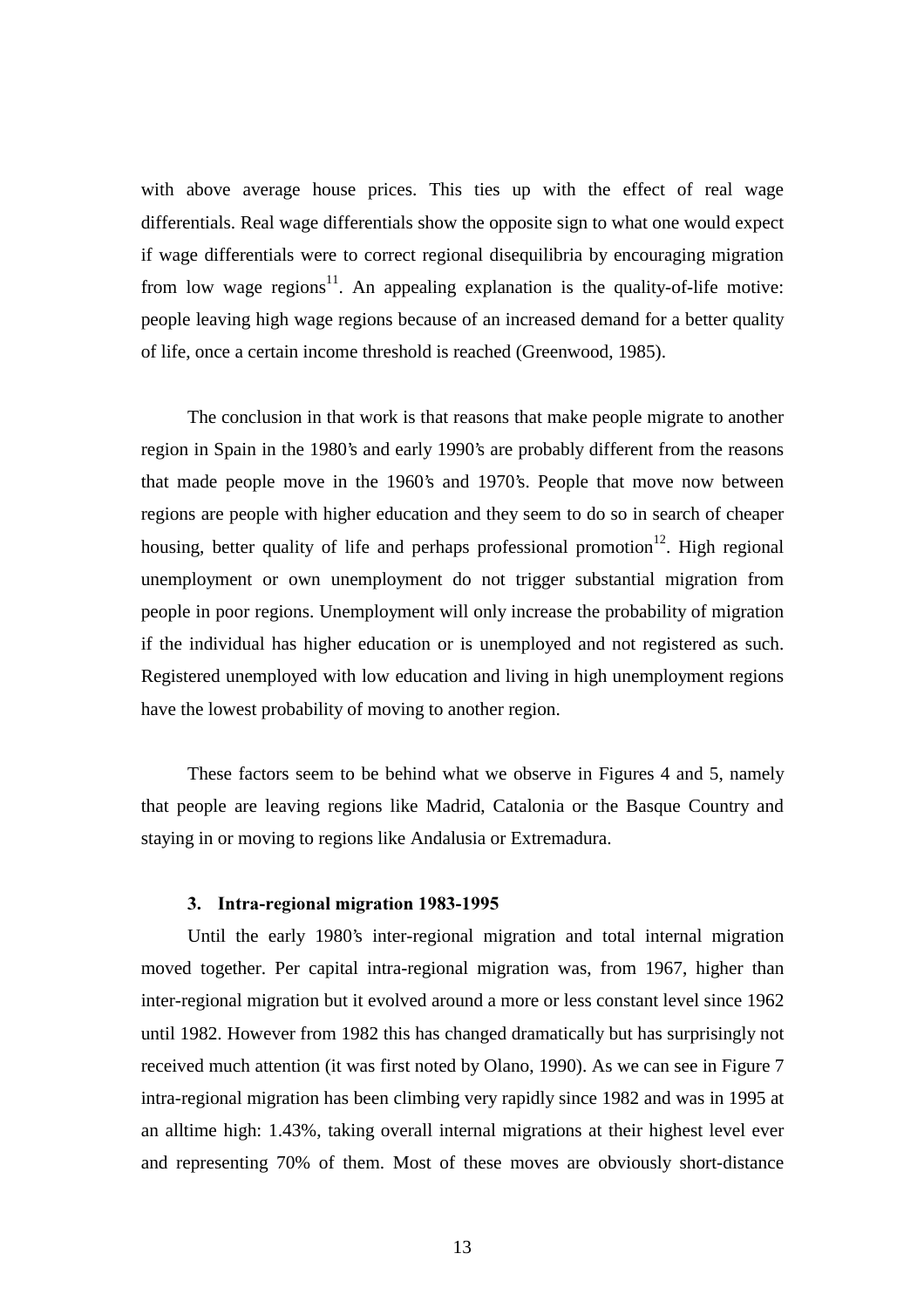(intra-provinces) ones (see Figure 7) but it is interesting to try and see what are the forces behind such a steady and unprecedented increase in short distance moves. It is noteworthy that this increase in intra-regional movements is a feature shared by all the Spanish regions (see Figure 8). Furthermore, it has been accompanied by an important movement from rural areas to cities, as can be seen in Table 4 where we decompose intra-regional migration according to size of town of origin and destination.

 Below we associate part of the increase in intra-regional migration with changes in the composition and location of employment. In particular, employment opportunities have increased substantially in the services industry since the late 1970's. Employment in services climbed from 42% in 1977 to 61% in 1995. While from 1964 to 1978 it grew at an annual rate of 0.79%, from 1980 to 1993 the annual rate was 1.12%, the highest among OECD countries together with Portugal. This increase in the service share of employment has taken place in all regions, opening up new employment opportunities inside the regions but usually in large towns.

 In Table 5 we report some results on the estimation of per capita intra-regional migration equations, using pooled data for the 17 Spanish regions, over the 1978 to 1995 period. As explanatory variables we include regional unemployment, regional real house prices, as well as the percentage of employment in the services sector in the region<sup>13</sup>. All explanatory variables refer to  $t-1$ .

 The effects of the region's unemployment and house prices change over our sample period. They are both negative at the beginning and positive later. We model this varying effects by allowing the coefficients of these variables to vary with logt and its square<sup>14</sup>. This change in the effect of the economic variables after the mid-1980's may be part of the explanation of the increase in intra-regional moves. For instance, high unemployment in the region would not induce moves within the region during the 1960's and 1970's; it would rather prompt migration to other regions with lower unemployment (see results cited in previous section, eg. Rodenas, 1994a). After the large increase in the service sector however, high unemployment may be inducing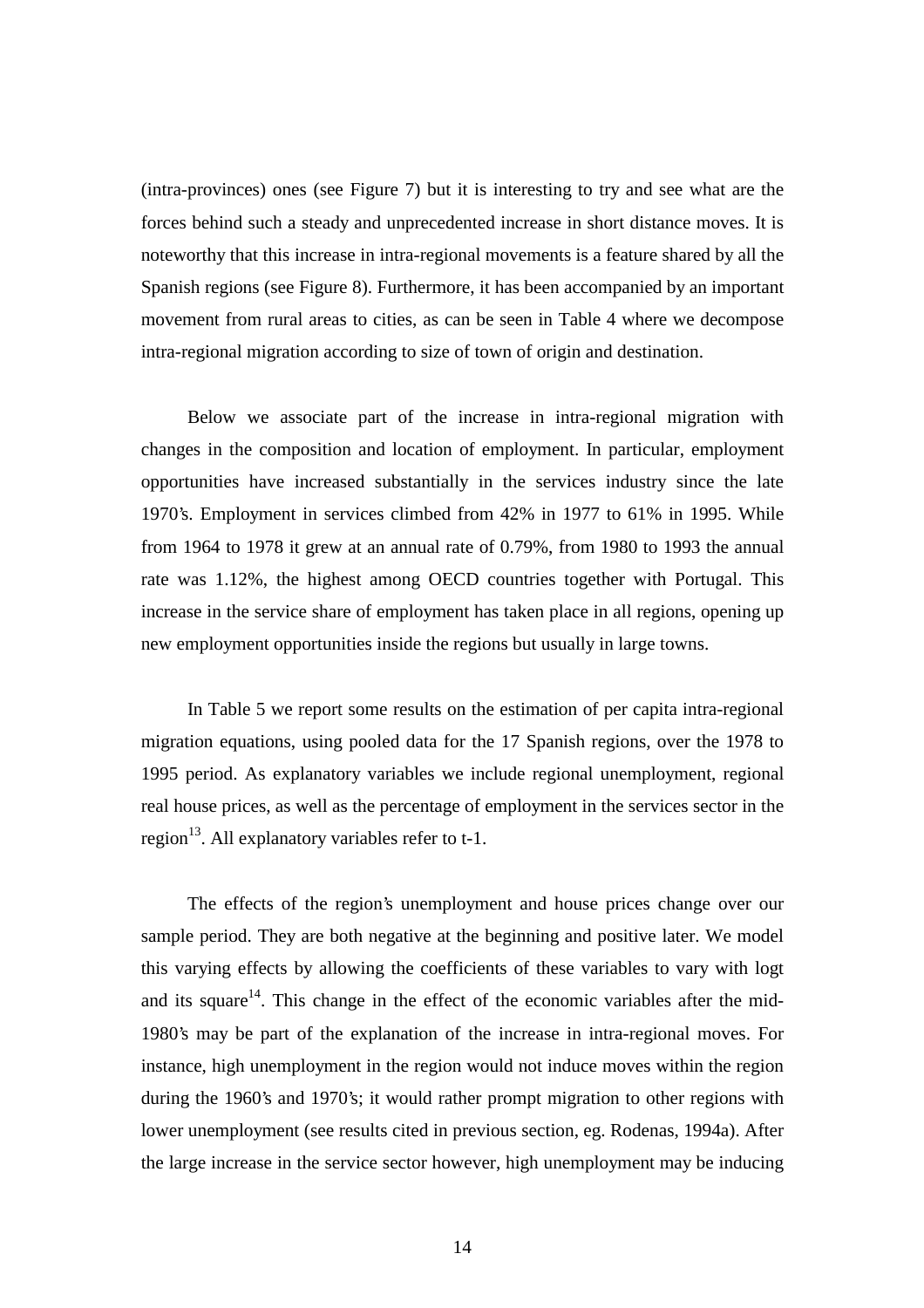people to move within their own region, probably to larger towns. It would have been nicer to be able to explain these across time variations in the effect of regional unemployment and house prices with economic variables, but tried and failed, probably due to the lack of sufficient information in our data set.

 As for the proportion of employment in the service industry, we obtain an important and significant effect, which is stable along our sample period. We do not include variables like wages due to the impossibility to obtain real measures of these variables that are comparable across regions. We have however included the log of real regional wages in the specification that includes regional dummies to see if it helped explain the time-series evolution of intra-regional migration but it was not significant $15$ .

 Bover and Arellano (1998) use individual migrants records from the Residential Variations Data, for the years 1988, 1989, 1990 and 1992, to study the determinants of within region moves distinguishing by size of town of origin and destination<sup>16</sup>. The effect of the proportion of regional employment in the service sector is found to double the probability of moving to large towns when the share of services is changed from the average to the maximum value observed in the sample period and reaches its highest value for the more educated. House prices are also found to have a very sizeable effect on within region migration but in the opposite direction, pushing people from larger cities towards smaller towns, where house prices are usually lower. House prices at their peak treble the probability of these large to smaller moves, as compared to mean value house prices.

 The available empirical evidence therefore supports the view that part of the unprecedented increase in intra-regional migration in all Spanish regions is in response to the increased employment opportunities in the services sector in all regions since the late 70's, which has prompted moves, mostly of skilled workers, towards larger towns where the new jobs are.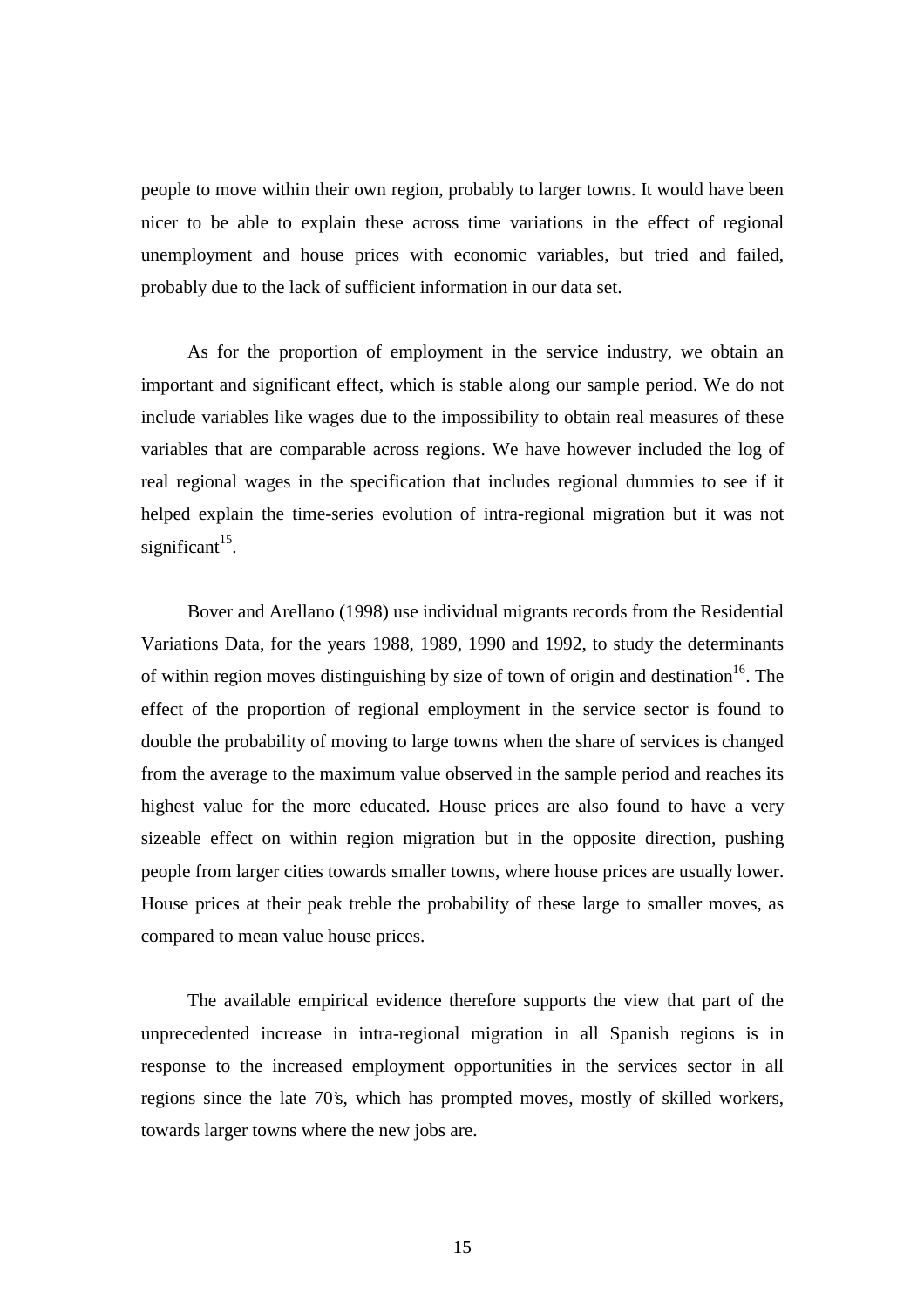In conclusion, our picture about internal migration in Spain is that in contrast to the extended view of low mobility, many Spaniards move nowadays in response to economic incentives, in particular, in search of better employment prospects. However, those who move are different from the low educated, manual worker migrants of the 1960's and 1970's. Furthermore, these moves in search of better employment prospects are not necessarily inter-regional moves, as they used to be, since employment opportunities in the services, non-manual sector have increased substantially within all regions, but mainly in large towns.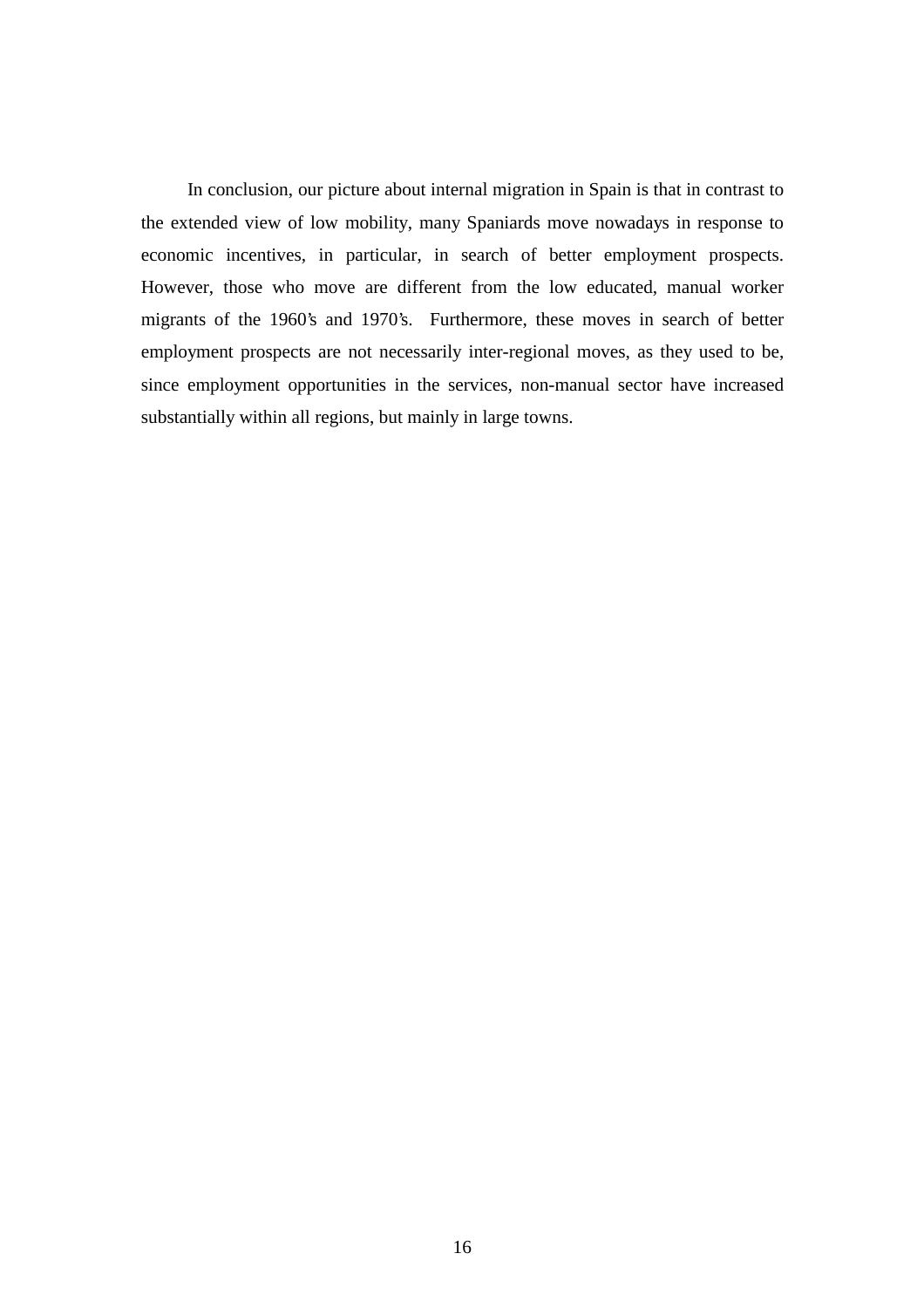#### $\mathbf{IV}$ . **FOREIGN IMMIGRATION**

 Until the late 1980's the number of foreign immigrants per year was less than 10000, which amounts to less than 0.02% of the population (see Figure 10). Numbers have increased since but still the percentage over the population of foreign immigrants is only 0.05% in 1995. These numbers refer to legal immigrants and not much information is available on illegal migration. Izquierdo (1992) estimates the number of illegal immigrants in 1989 to be between 18 and 28 percent of the legal ones<sup>17</sup>. In Figure 11 the total number of foreign residents in Spain is represented. Again we can see a substantial rise from the mid-1980's and nowadays they account for 1.4% of the population. Most of foreign immigrants have traditionally come from Europe and South America, although from the end of the 1980's immigration from Africa has increased more than from other parts of the world and accounts in 1995 for slightly over 25% of the total (see Figure 12). The preferred destinations are mainly Madrid and Catalonia followed well behind by Valencia and Andalusia.

 Given this situation, not much effort has been devoted so far to study the labour market consequences of foreign migration in Spain. There is however a recent study by Dolado, Jimeno and Duce (1996) where they try to measure the effects on the labour market of an increase in the number of work permits following the lift of some restrictions on immigration policy in 1991. In that work, along the lines of Altonji and Card (1991) and using data disaggregated at the provincial level (50 provinces), they regress the change between 1990 and 1992 of the variable of interest (total and unskilled employment, skilled and unskilled wages) against the change over the same period in the number of work permits (from the Ministry of Employment) and in the other conditioning variables. For all the variables of interest the reservation wage (as the minimum bargained wage in each province) and the sectoral composition of employment in each province are included as control variables. As additional controls, they use the ratio of skilled to unskilled wages for the total employment equation and the provincial unemployment rate for the rest. The equations are estimated both by OLS and by instrumenting using lagged unemployment and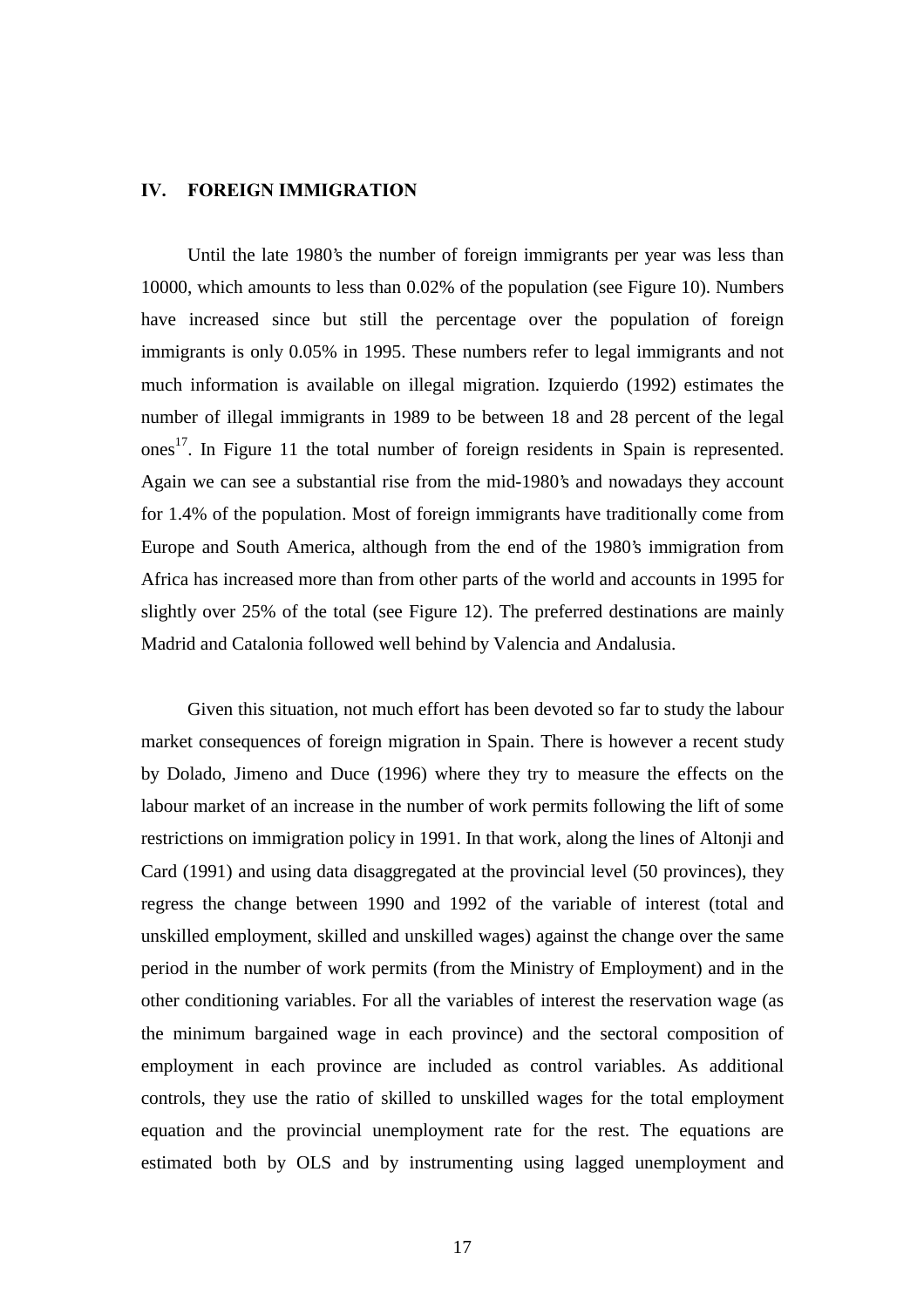migration changes. They find a small positive elasticity for wages and total employment to the migration change, and a negative one for unskilled employment. It should be noted however that the number of work permits variable, mainly over that period, is mostly the result of policy action and does not reflect any underlying evolution of the number of foreign workers. Furthermore, it is not clear that the sort of endogeneity present in these equations could be solved using lagged values of the endogenous variables.

 In any case, and to summarise this section, we should note that in Spain the number of work permits have until now accounted at the most for 1% of employment.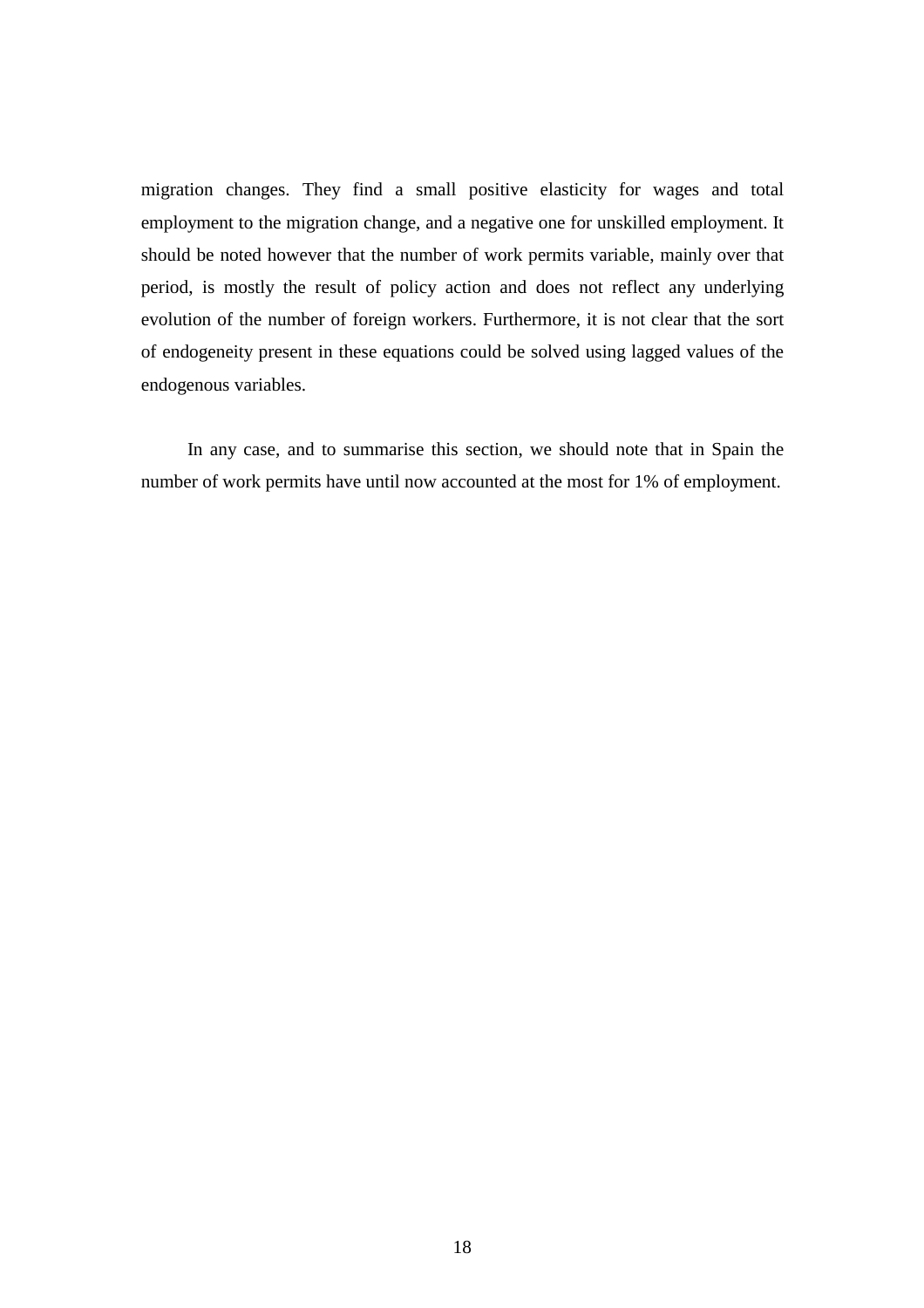### **References**

Altonji, J. and D. Card (1991) 'The effects of immigration on the labour market outcomes of natives', in J. Abowd and R. Freeman (eds.), Immigration, Trade, and the Labor Market, Chicago: University of Chicago Press.

Antolin, P. (1992) Labour market and international migration flows: the case of Spain (1960-1988)', IVIE Discussion Paper, 9209.

Antolin, P. and O. Bover (1993) 'Regional migration in Spain: the effect of personal characteristics and of unemployment, wage and house price differentials using pooled cross-sections', Banco de España Working Paper 9318, Madrid.

Antolin, P. and O. Bover (1997) 'Regional migration in Spain: the effect of personal characteristics and of unemployment, wage, and house price differentials using pooled cross-sections' Oxford Bulletin of Economics and Statistics, 59(2), 215-235.

Bentolila, S. (1997) 'Sticky Labour in Spanish regions', European Economic Review, 41, 591-598.

Bentolila, S. and J.J. Dolado (1991) 'Mismatch and internal migration in Spain 1962- 86', in F. Padoa Schioppa (ed.), Mismatch and Labour Mobility, Cambridge: Cambridge University Press.

Bentolila, S. and O. Blanchard (1990) 'Spanish unemployment', *Economic Policy*, 10, 233-265.

Bover, O. and M. Arellano (1998) 'Learning about migration decisions from the migrants: an exercise in endogenous sampling and complementary datasets', Working Paper nº 9908, Research Department, Banco de España.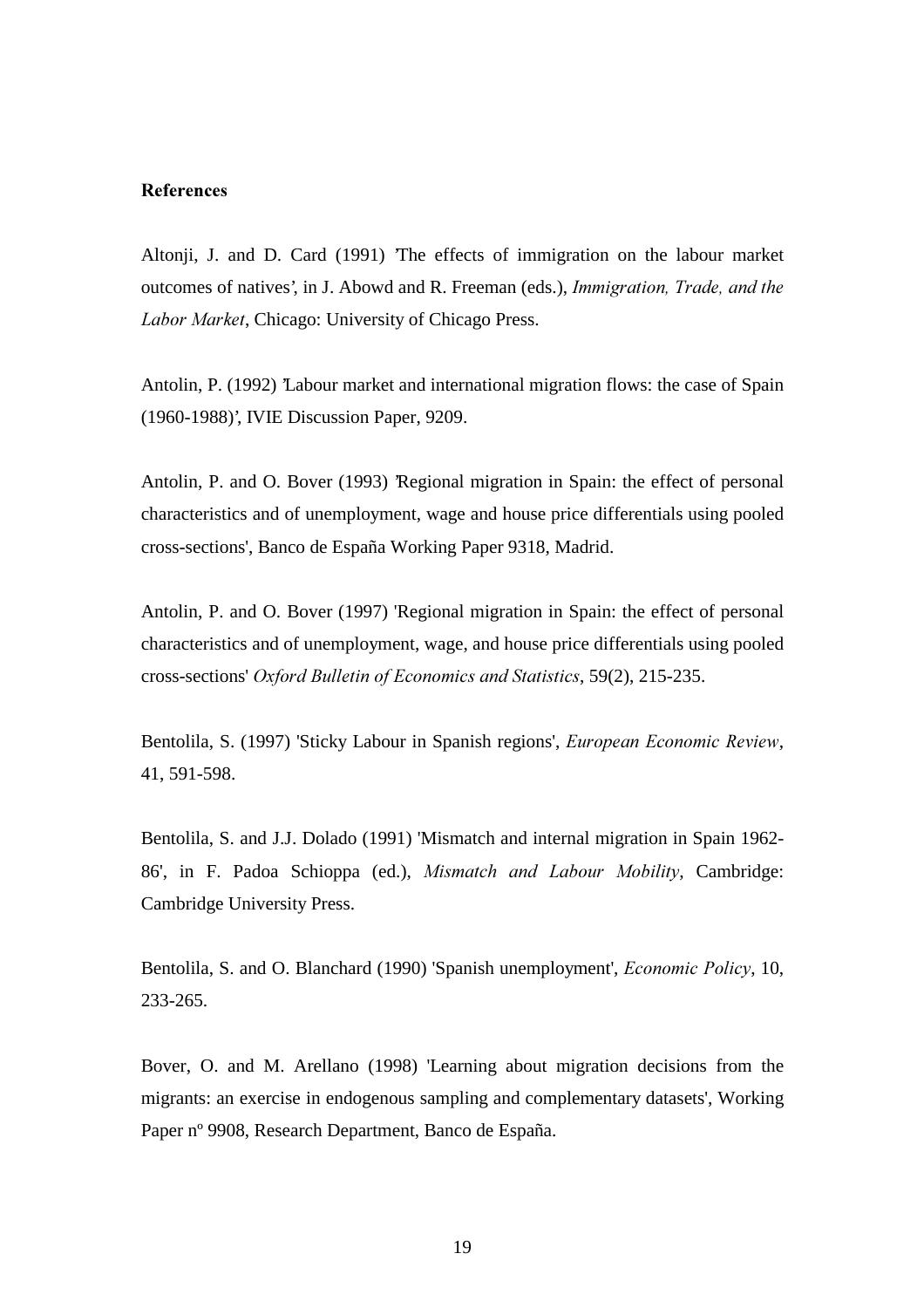Da Vanzo, J. (1978) 'Does unemployment affect migration? Evidence from microdata', Review of Economics and Statistics, 60, 504-514.

Dolado, J.J., Jimeno, J. and R. Duce (1996) 'The effects of migration on the relative demand of skilled versus unskilled labour: evidence from Spain', FEDEA Working Paper 9620, Madrid.

Gil, L. and J. Jimeno (1993) 'The determinants of labour mobility in Spain: who are the migrants?', FEDEA Working Paper 9305, Madrid.

Greenwood, M.J. (1975) 'Research on internal migration in the United States: a survey' Journal of Economic Literature, 13, 397-433.

Greenwood, M.J. (1985) 'Human migration: theory, models, and empirical studies', Journal of Regional Science, 25, 521-544.

Hatton, T.J. and J.G. Williamson (1994) Late-comers to mass emigration: the latin experience', in T.J. Hatton and J.G. Williamson (eds), Migration and the International Labor Market: 1850-1939, London: Routledge.

Hughes, G. and B. McCormick (1989) 'Does migration reduce differentials in regional unemployment rates?', in Van Dijk et al. (eds), Migration and Labor Market Adjustment, Kluwer Academic Publishers.

Izquierdo, A. (1992) La inmigración en España 1980-1990, Informes, Madrid: Ministerio de Trabajo y Seguridad Social.

Olano, A. (1990) 'Las migraciones interiores en fase de dispersión', Revista de Economía y Sociología del Trabajo, 8-9. 86-98.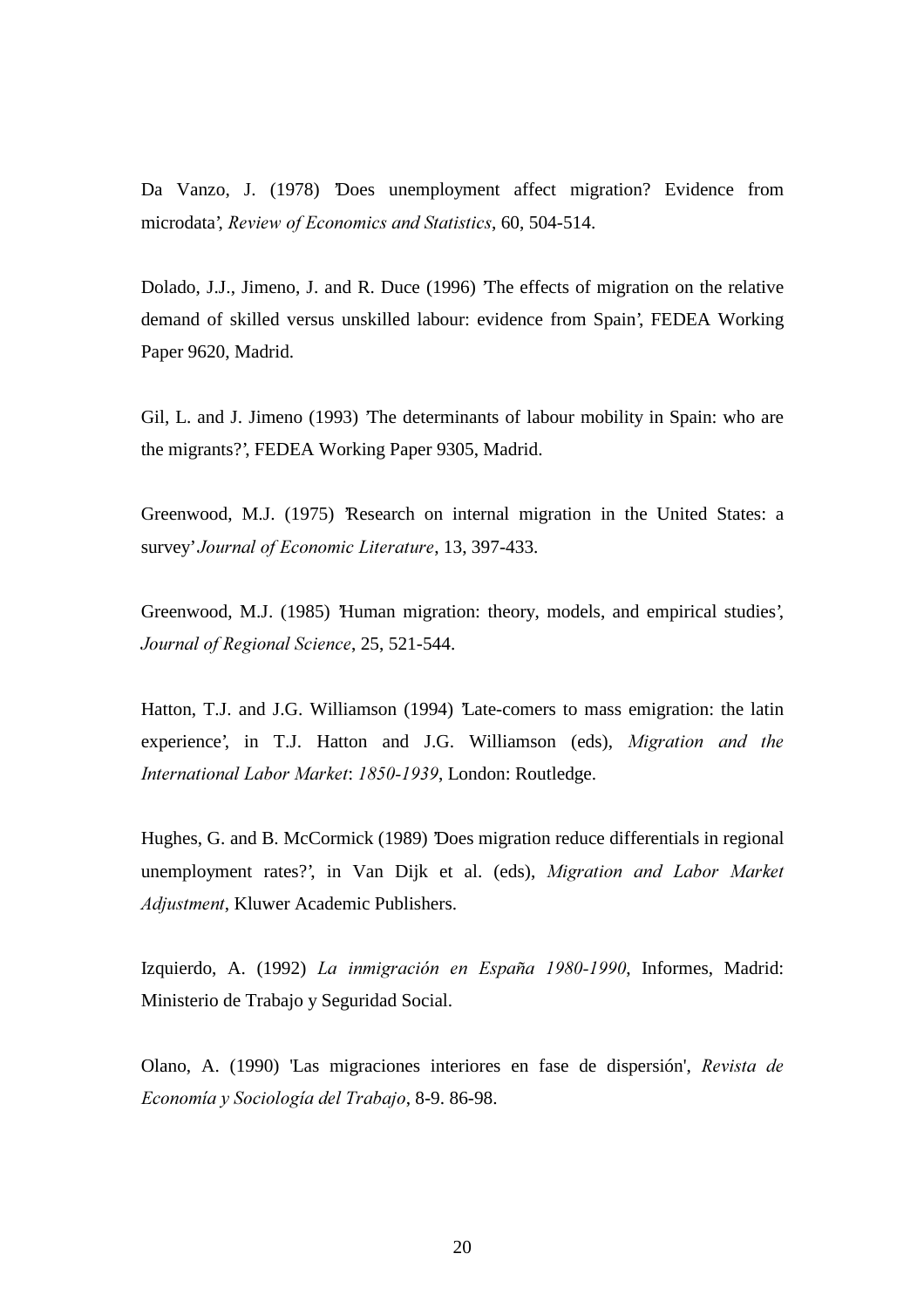Pesaran, M.H. and R. Smith (1995) 'Estimating long-run relationships from dynamic heterogeneous panels', Journal of Econometrics, 68, 79-113.

Pissarides, C.A. and J. Wadsworth (1989) 'Unemployment and the inter-regional mobility of labour', The Economic Journal, 99, 739-755.

Rodenas, C. (1994a) 'Migraciones interregionales en España, 1960-1989', Revista de Economía Aplicada, II(4) 5-36.

Rodenas, C. (1994b) Emigración y Economía en España, Madrid: Editorial Civitas.

Sanchez Alonso, B. (1995) Las Causas de la Emigración Española, Madrid: Alianza Editorial.

Santillana, I. (1981) 'Los determinantes económicos de las migraciones internas en España. 1960-1973', Cuadernos de Economía, IV(25), 381-407.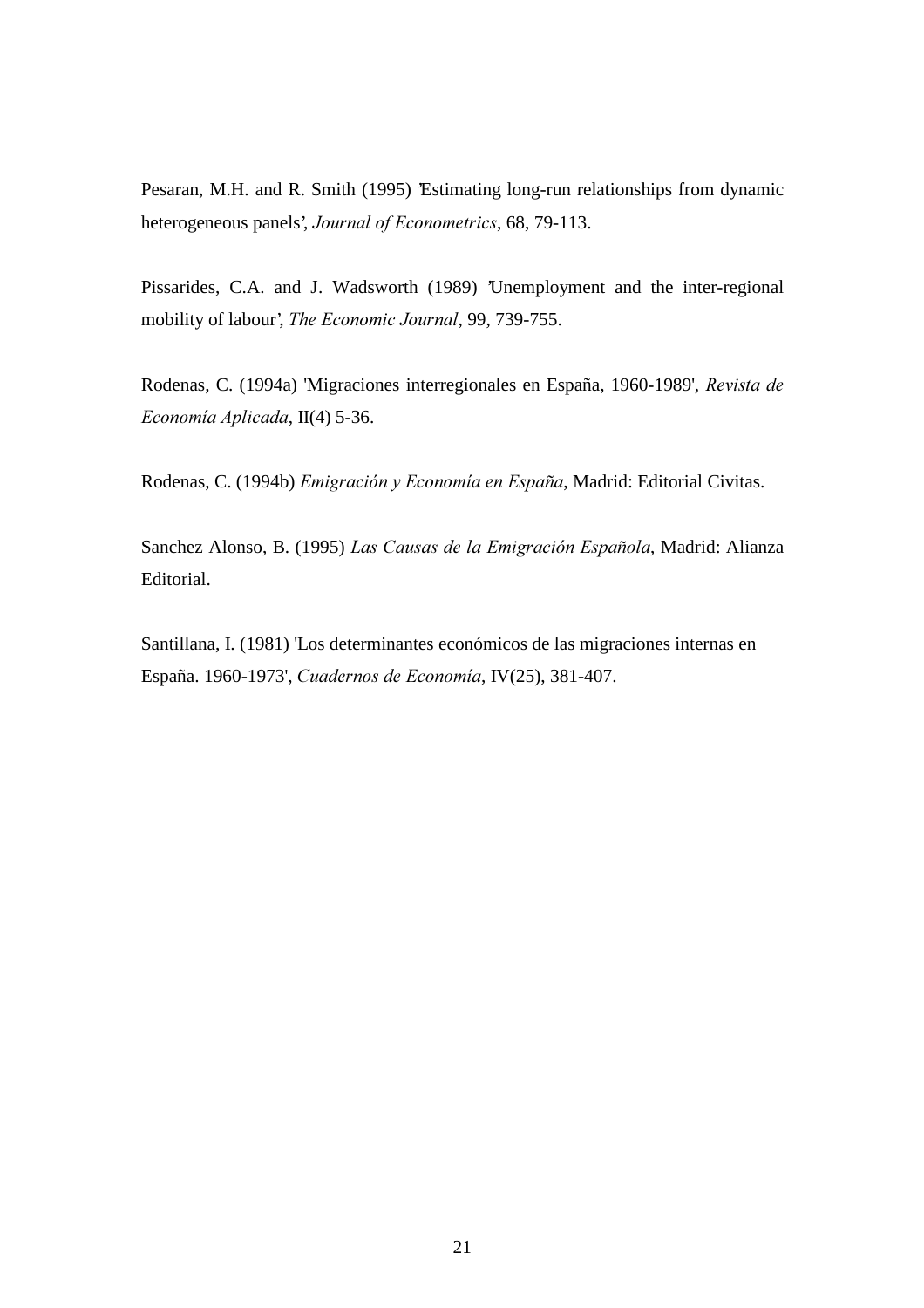#### TABLE 1

# **Regional Unemployment Rates**

|                         | 1962    | 1971    | 1975 | 1980     | 1985     | 1990 | 1995 |
|-------------------------|---------|---------|------|----------|----------|------|------|
| Andalusia               | 3.4     | 4.3     | 13.5 | 17.5     | 29.7     | 25.6 | 33.9 |
| Aragon                  | $0.2\,$ | $1.4\,$ | 2.8  | 8.6      | 17.6     | 9.5  | 15.9 |
| <b>Asturias</b>         | 0.3     | $1.0\,$ | 2.9  | 8.5      | 18.4     | 17.3 | 20.2 |
| <b>Balearic Islands</b> | $0.4\,$ | 0.3     | 2.3  | 7.7      | 13.9     | 10.5 | 14.3 |
| <b>Canary Islands</b>   | 1.1     | 0.7     | 9.3  | 12.3     | 25.7     | 23.0 | 23.7 |
| Cantabria               | 0.5     | $1.6\,$ | 2.7  | 7.3      | 15.5     | 16.8 | 22.3 |
| New Castile-La Mancha   | 0.5     | 1.1     | 8.5  | $10.6\,$ | 16.6     | 13.0 | 20.2 |
| <b>Old Castile-Leon</b> | 0.3     | 1.4     | 3.0  | 8.4      | 18.1     | 15.3 | 20.5 |
| Catalonia               | $0.8\,$ | 1.2     | 2.8  | $12.0\,$ | 22.7     | 12.7 | 19.9 |
| Valencia                | $1.2\,$ | 1.9     | 3.7  | 9.7      | $20.8\,$ | 14.3 | 22.4 |
| <b>Extremadura</b>      | $1.7\,$ | 2.7     | 7.6  | 14.8     | 27.3     | 24.5 | 30.6 |
| Galicia                 | 0.3     | 0.8     | 4.4  | 4.8      | 12.8     | 12.0 | 17.6 |
| Madrid                  | 1.1     | 2.4     | 4.5  | 12.9     | 22.1     | 12.5 | 20.9 |
| Murcia                  | 1.4     | 5.2     | 8.0  | $10.0\,$ | 20.1     | 15.8 | 23.7 |
| <b>Navarra</b>          | 0.1     | 1.9     | 5.3  | 11.6     | 18.9     | 11.7 | 12.9 |
| <b>Basque Country</b>   | 0.2     | 0.7     | 2.4  | 12.8     | 23.6     | 18.8 | 23.0 |
| La Rioja                | 0.3     | 0.4     | 1.6  | 5.1      | 17.3     | 8.4  | 16.1 |
|                         |         |         |      |          |          |      |      |
| <b>NATIONAL</b>         | 1.4     | 1.9     | 5.6  | 11.4     | 21.6     | 16.2 | 22.9 |

Source: Labour Force Survey (INE) and Banco Bilbao Vizcaya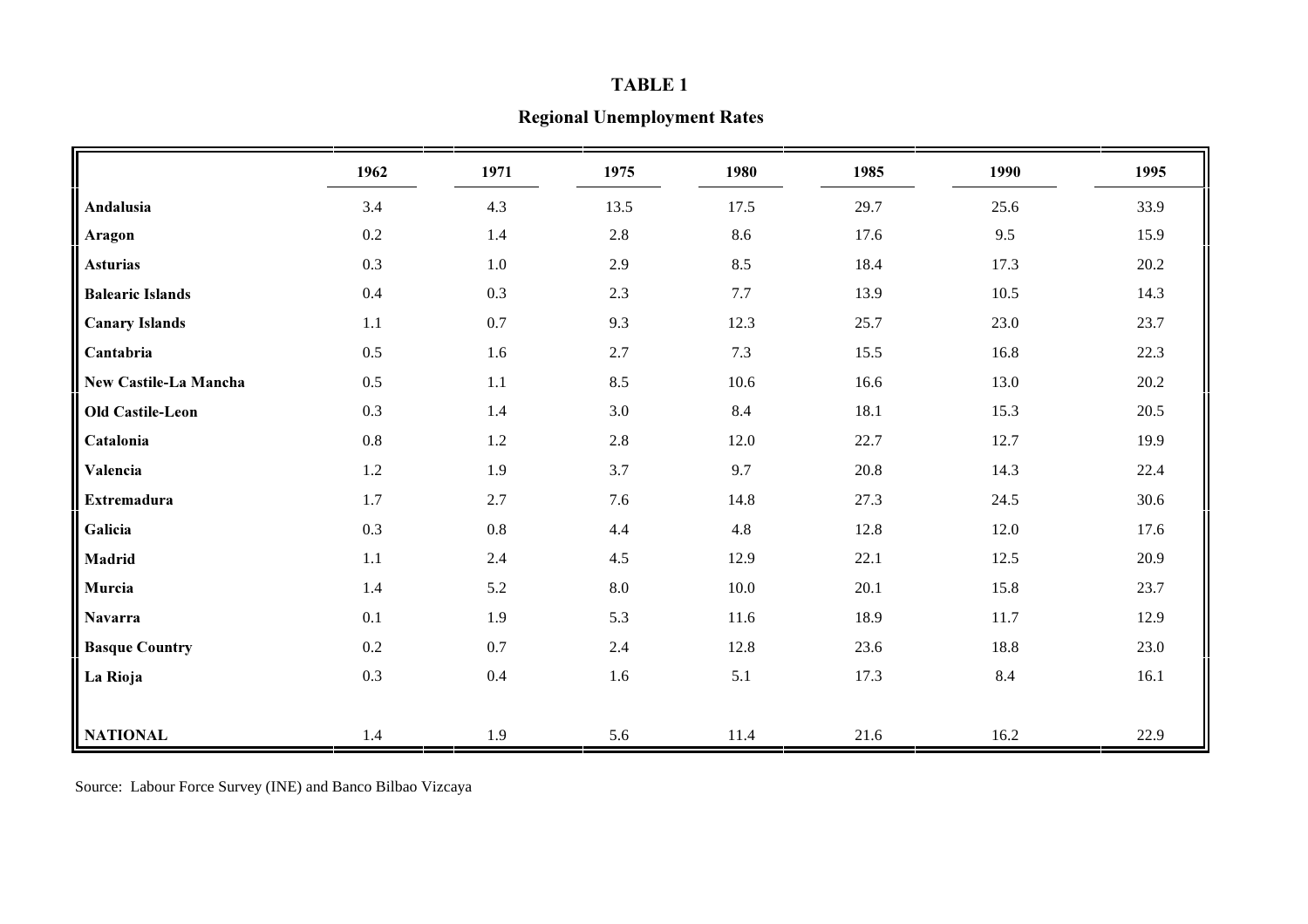| TABLE 2                                                               |
|-----------------------------------------------------------------------|
| <b>Final Estimated Migration Equation Using Pooled Cross-Sections</b> |
| for 1987-1991                                                         |

|                                                       | 1                 |  |
|-------------------------------------------------------|-------------------|--|
| Constant <sup>2</sup>                                 | $-4.382(20.58)$   |  |
| Aged 16 to 24                                         | 0.404(2.72)       |  |
| Aged 25 to 34                                         | 0.512(4.83)       |  |
| Aged 50 to 70                                         | $-1.035(6.14)$    |  |
| Primary education                                     | $-0.451(5.15)$    |  |
| Higher education                                      | 0.416(3.23)       |  |
| Children                                              | $-1.027(10.07)$   |  |
| Not head of household, single (nhhs)                  | $-1.331(11.76)$   |  |
| Married with working wife                             | $-0.630(4.76)$    |  |
| Unemployed                                            | 0.587(2.76)       |  |
| Registered at INEM                                    | $-1.511(6.07)$    |  |
| Tenure $\geq 3$ years                                 | $-0.980(9.92)$    |  |
| Employee in public sector                             | 1.366(8.01)       |  |
| Employee in private sector                            | 0.945(6.04)       |  |
| Agriculture                                           | $-0.719(3.33)$    |  |
| Industry                                              | $-0.891(5.94)$    |  |
| Services                                              | $-0.238(1.96)$    |  |
| Unemployment differential                             | $-0.121(0.08)$    |  |
| Unempl.diff. *unemployed                              | 3.698 (1.59)      |  |
| *registered                                           | $-13.641(2.85)$   |  |
| *higher education                                     | 4.055(1.61)       |  |
| *children                                             | $-5.210(2.81)$    |  |
| *nhhs                                                 | $-8.367(4.01)$    |  |
| Participation rate growth differential                | 0.125(4.56)       |  |
| Partic. rate growth differential*higher education     | $-0.106$ $(1.43)$ |  |
| House price differential                              | 0.665(3.32)       |  |
| House price differentia <sup>1</sup>                  | 1.698(6.12)       |  |
| Real Wage differential                                | 2.426 (5.34)      |  |
| D88                                                   | $-0.136(1.09)$    |  |
| D89                                                   | $-0.359(2.73)$    |  |
| D90                                                   | $-0.261(2.08)$    |  |
| D91                                                   | $-0.343(2.72)$    |  |
| Association of predicted prob. and observed responses |                   |  |
| concordant                                            | 73.8%             |  |
| tied                                                  | 14.1%             |  |
| - log likelihood                                      | 3970.70           |  |

NOTES:

3. Sample size=224,714. Migration frequency=0.295%.

<sup>1.</sup> t-ratios in brackets.<br>2. the constant term v 2. the constant term will determine the probability of migrating for individuals with the following characteristics: head of household single or married to non working wife (or not head, but married), aged between 35 and 49, with either no schooling or secondary education, no children, self-employed in the construction sector with less than three years in the current job, and living in a hypothetical region where the value of the relevant regional variables equals the national average.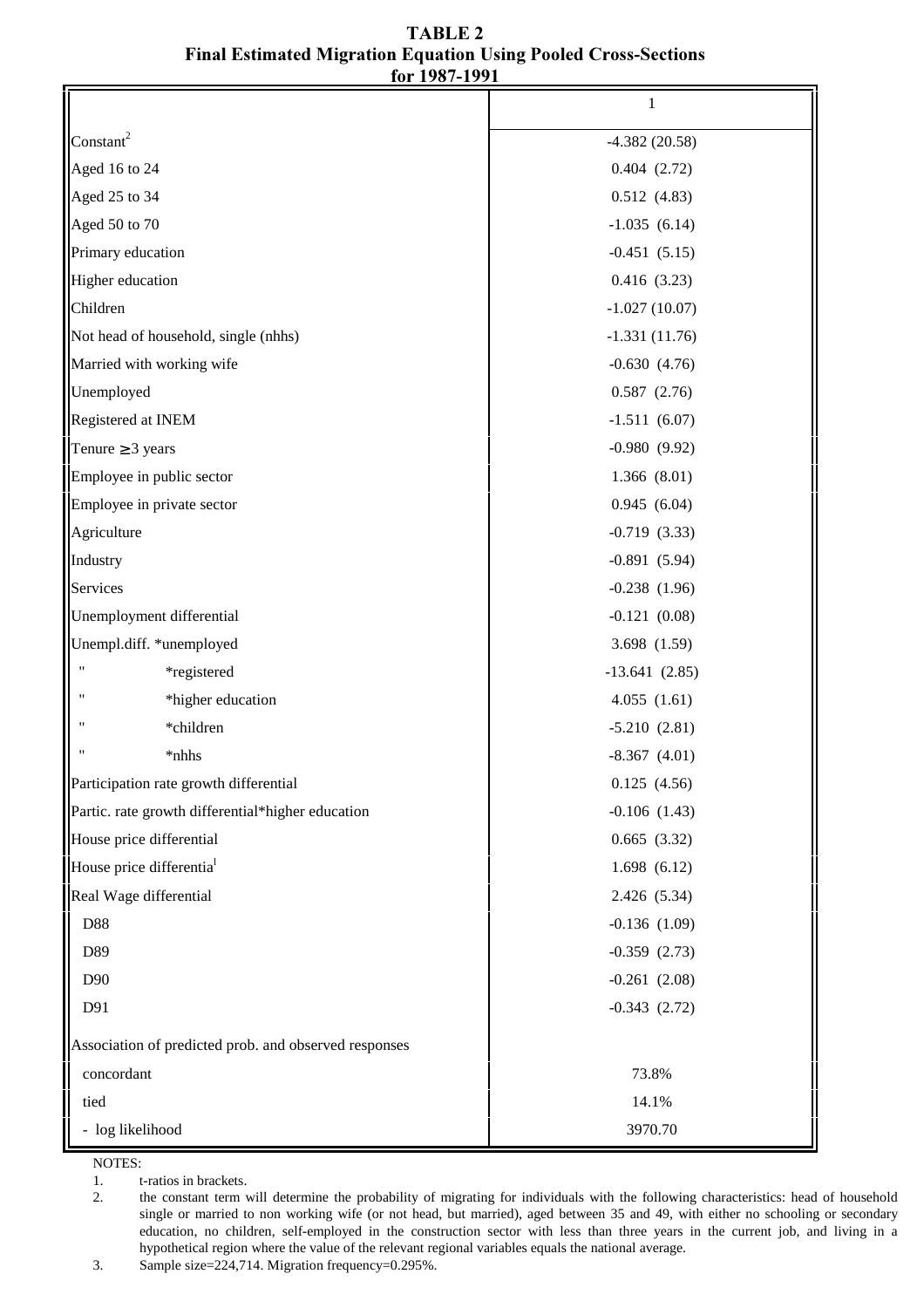|                                                                   | Employed    |              |          |          | Unemployed                                    |                                               |
|-------------------------------------------------------------------|-------------|--------------|----------|----------|-----------------------------------------------|-----------------------------------------------|
|                                                                   | Agriculture | Construction | Industry | Services | Registered                                    | Not registered                                |
| Standard <sup>1</sup>                                             | 0.35        | 0.69         | $0.28\,$ | 0.55     | $0.30\,$                                      | 1.30                                          |
| <b>BUT</b><br>age 35-49                                           | 0.21        | 0.41         | 0.17     | 0.33     | 0.18                                          | 0.78                                          |
| Working wife                                                      | 0.18        | 0.37         | 0.15     | 0.29     | 0.16                                          | 0.69                                          |
| Children                                                          | 0.13        | 0.25         | 0.10     | 0.20     | 0.11                                          | 0.47                                          |
| Not head, single                                                  | 0.09        | 0.18         | 0.07     | 0.14     | 0.08                                          | 0.34                                          |
| Higher education                                                  | 0.82        | 1.63         | 0.67     | 1.29     | 0.70                                          | 3.02                                          |
| tenure $<$ 3 years                                                | 0.91        | 1.80         | 0.75     | 1.43     | $\mathord{\hspace{1pt}\text{--}\hspace{1pt}}$ | $\mathord{\hspace{1pt}\text{--}\hspace{1pt}}$ |
| self-employed                                                     | 0.14        | 0.27         | 0.11     | 0.22     | $--$                                          | $--$                                          |
| REGIONAL DIFFERENTIALS                                            |             |              |          |          |                                               |                                               |
| House Prices=<br>$(i)+0.5235$<br>(eg.Madrid 1989)                 | 1.07        | 2.11         | 0.88     | 1.68     | 0.91                                          | 3.90                                          |
| $(ii)-0.3842$<br>(eg.Aragon 1989)                                 | 0.47        | 0.94         | 0.39     | 0.75     | 0.40                                          | 1.76                                          |
| Participation rate of<br>change $*100=1.3$<br>(eg.Catalonia 1989) | 0.41        | 0.82         | 0.34     | 0.65     | 0.35                                          | 1.53                                          |
| Unemployment rate $= 0.1$<br>(eg.Andalusia 1989)                  | 0.35        | 0.69         | 0.28     | 0.55     | 0.11                                          | 1.85                                          |

## $\sqrt{1 + \text{Table 3}}$ Predicted probabilities (%)

Notes:

1. Standard: head of household, age 25-34, wife not working, no children, primary education, employee private sector, tenure over three years, average region.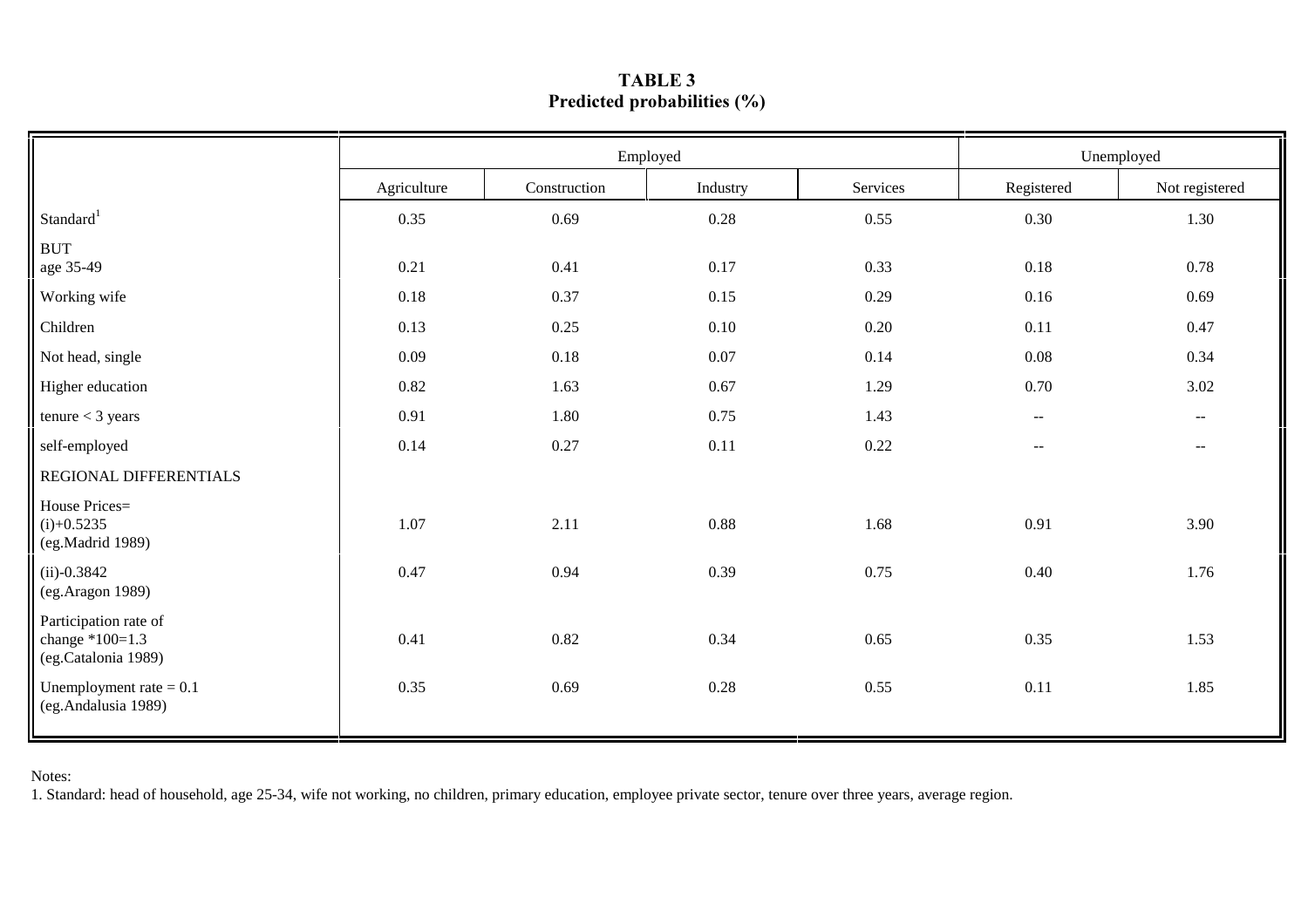## TABLE 4

## Intra-regional migration, by size of town of origin and destination (as a percentage of the population in the corresponding size of town of residence). Men aged 20 to 64.

| 1988             |             |        |       |       |  |  |  |
|------------------|-------------|--------|-------|-------|--|--|--|
|                  | Destination |        |       |       |  |  |  |
| Origin           | Small       | Medium | Large | Total |  |  |  |
| $\mbox{Small}^1$ | 0.49        | 0.46   | 0.29  | 1.24  |  |  |  |
| Medium           | 0.31        | 0.45   | 0.30  | 1.06  |  |  |  |
| Large            | 0.29        | 0.43   | 0.25  | 0.97  |  |  |  |
|                  |             |        |       |       |  |  |  |
| 1995             |             |        |       |       |  |  |  |
| Destination      |             |        |       |       |  |  |  |
| Origin           | Small       | Medium | Large | Total |  |  |  |
| Small            | 0.74        | 0.71   | 0.45  | 1.90  |  |  |  |
| Medium           | 0.57        | 0.68   | 0.45  | 1.70  |  |  |  |
| Large            | 0.58        | 0.75   | 0.32  | 1.65  |  |  |  |
|                  |             |        |       |       |  |  |  |

1 Small, medium and large are defined as less than 10,000 inhabitants, between 10 and 100 thousand inhabitants, and over 100,000 inhabitants, respectively.

Source: Own calculations from Residential Variations individual data and Labour Force Survey.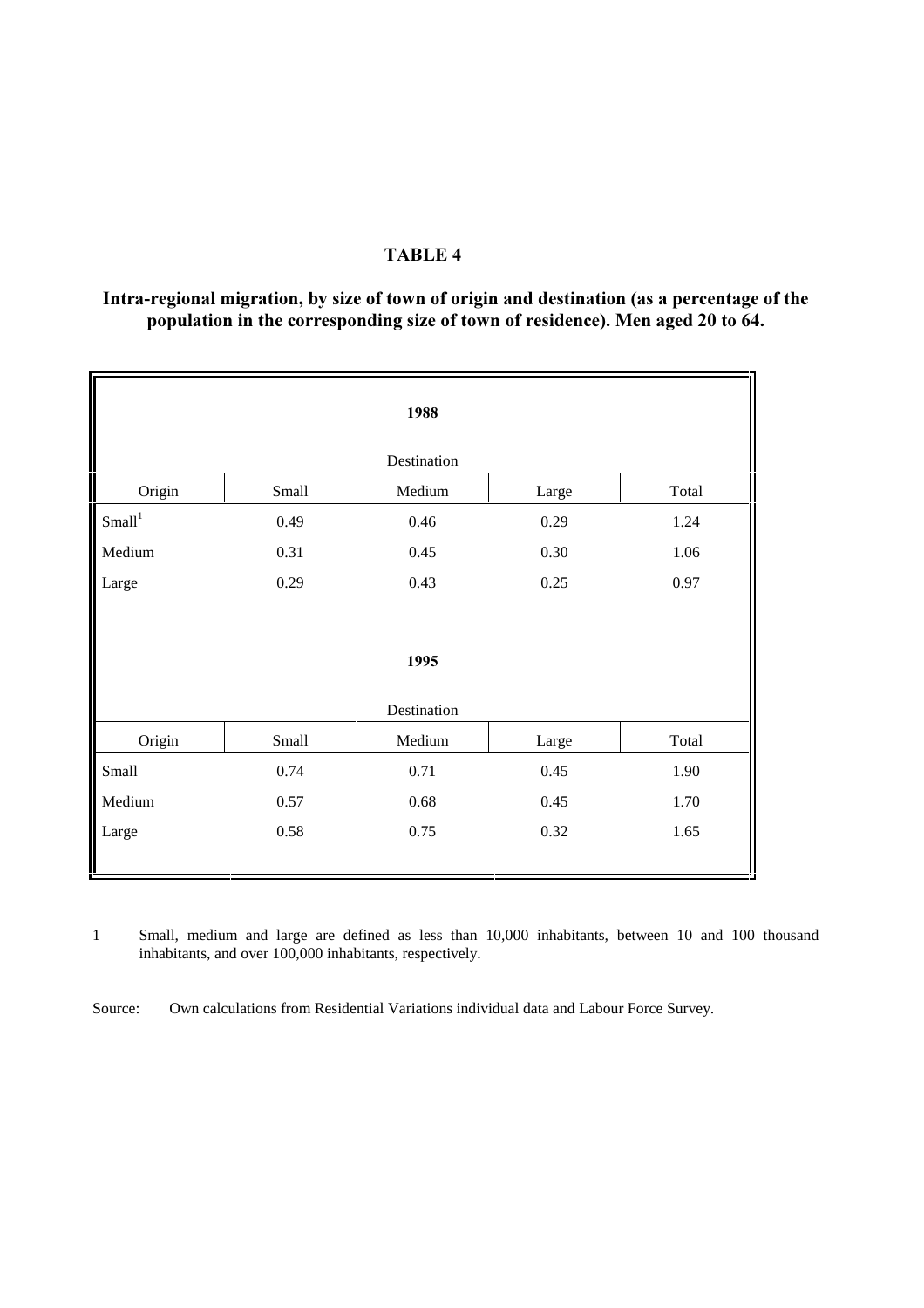### **TABLE 5**

# Equations for intra-regional migration using pooled

| Dependent variable:<br>Per capita intra-regional migration | Pooled OLS            | Pooled OLS with regional dummies |
|------------------------------------------------------------|-----------------------|----------------------------------|
| Unemployment rate $(t-1)$                                  | $-.023$<br>$(3.14)^1$ | $-.020$<br>(2.68)                |
| Unempl. rate $(t-1)$ <sup>*</sup> log t                    | .010<br>(3.24)        | .009<br>(3.14)                   |
| Real House $\text{Prices}_{(t-1)}$                         | .003<br>(5.28)        | .001<br>(0.67)                   |
| Real House $\text{Prices}_{(t-1)} * \log t$                | $-.003$<br>(5.88)     | $-.002$<br>(5.64)                |
| Real House Prices <sub>(t-1)</sub> * $(\log t)^2$          | .001<br>(5.59)        | .001<br>(5.36)                   |
| Services as a proportion of total employment<br>$(t-1)$    | .013<br>(5.80)        | .021<br>(4.50)                   |
| Regional dummies                                           | no                    | yes                              |
| R2                                                         | 0.70                  | 0.98                             |
| Test for autocorrelation <sup>2</sup>                      | $-.001$<br>(.02)      | $-.009$<br>(.19)                 |

## data for the 17 Spanish regions, over the 1979-1995 period

#### NOTES:

1. t-ratios in brackets, from heteroskedasticity consistent standard errors.

2. As a test for autocorrelation we report the coefficient and the t-ratio of the lagged residuals in a regression of the residuals on lagged residuals and the rest of the variables in the original equation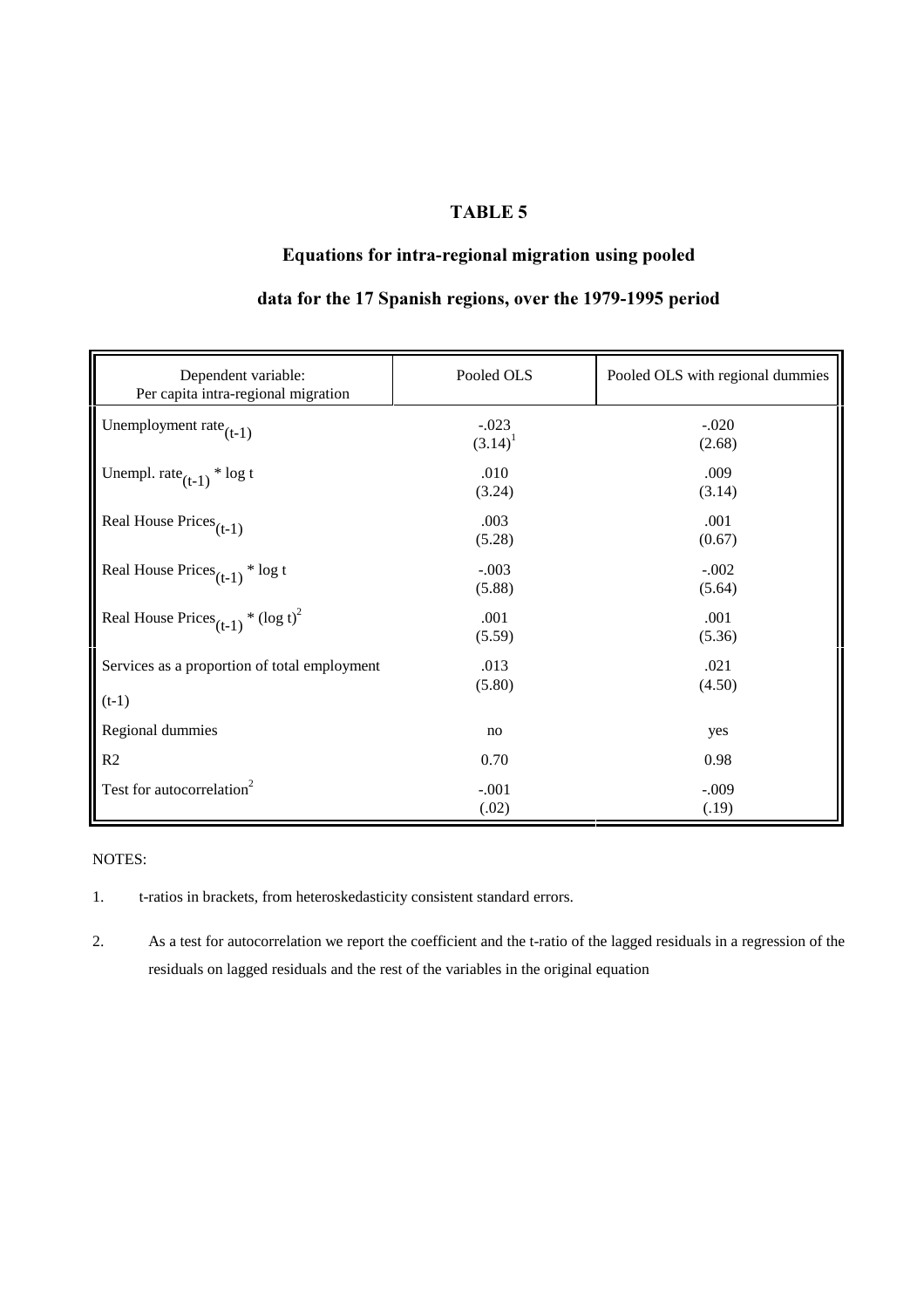### **Notes**

1. Years ending in one or six usually.

2. A full historical index on emigration legislation in Spain is provided as an annex in Revista de economía y sociología del trabajo, september 1990, n1º 8-9, 164-240.

3. The existence of difficulties by the destination countries in Europe to accept dependants might have induced some illegal migration of women and children.

4. Note that Valencia, despite appearing as a net immigration region, had a substantial emigration abroad at the time.

5. Continental Spain is administratively divided in 17 regions (or "Comunidades Autónomas") and 50 provinces.

6. Although causation here may go both ways, since the decrease in labour mobility is also seen as resulting in an increase in equilibrium unemployment.

7. Absolute net migration taken as the sum of the absolute values of net inflows to regions divided by population.

8. Information from the Labour Force Surveys.

9. Rodenas (1994a) finds a positive effect on migration of the unemployment in the destination region using aggregate inter-regional data por 1985 and 1989 (but not for 1973).

10. Owner occupation is around 82% in Spain and includes subsidized housing.